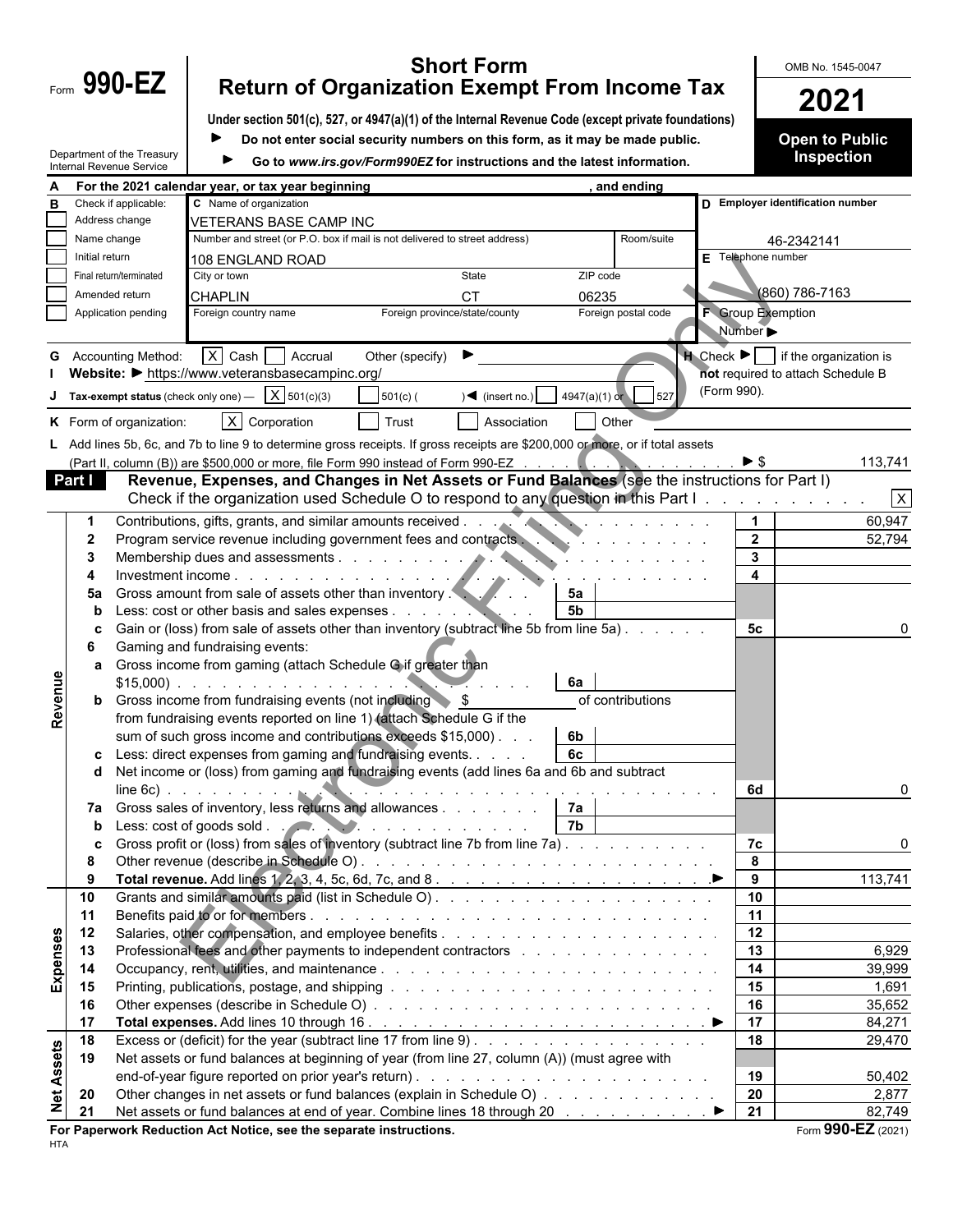| Form 990-EZ (2021)           | <b>VETERANS BASE CAMP INC</b>                                             |                                                                                                                                                  |                                                | 46-2342141                                           |              | Page 2                                                 |
|------------------------------|---------------------------------------------------------------------------|--------------------------------------------------------------------------------------------------------------------------------------------------|------------------------------------------------|------------------------------------------------------|--------------|--------------------------------------------------------|
| Part II                      | <b>Balance Sheets</b> (see the instructions for Part II)                  |                                                                                                                                                  |                                                |                                                      |              |                                                        |
|                              |                                                                           |                                                                                                                                                  |                                                |                                                      |              | $\pmb{\times}$                                         |
|                              |                                                                           |                                                                                                                                                  |                                                | (A) Beginning of year                                |              | (B) End of year                                        |
| 22                           |                                                                           |                                                                                                                                                  |                                                | $50,402$ 22                                          |              | 86,999                                                 |
| 23                           |                                                                           |                                                                                                                                                  |                                                |                                                      | 23           |                                                        |
| 24                           |                                                                           |                                                                                                                                                  |                                                | 50,402                                               | 24<br>25     | 86,999                                                 |
| 25<br>26                     |                                                                           |                                                                                                                                                  |                                                |                                                      | 26           | 4,250                                                  |
| 27                           |                                                                           | Net assets or fund balances (line 27 of column (B) must agree with line 21)                                                                      |                                                | 50,402                                               | 27           | 82,749                                                 |
| <b>Part III</b>              |                                                                           | Statement of Program Service Accomplishments (see the instructions for Part III)                                                                 |                                                |                                                      |              |                                                        |
|                              |                                                                           | Check if the organization used Schedule O to respond to any question in this Part III                                                            |                                                |                                                      |              | <b>Expenses</b>                                        |
|                              | What is the organization's primary exempt purpose?                        |                                                                                                                                                  | EDUCATION AND SUPPORT OF VETERANS AND FIRST RE |                                                      |              | (Required for section                                  |
|                              |                                                                           | Describe the organization's program service accomplishments for each of its three largest program services,                                      |                                                |                                                      |              | $501(c)(3)$ and $501(c)(4)$<br>organizations; optional |
|                              |                                                                           | as measured by expenses. In a clear and concise manner, describe the services provided, the number of                                            |                                                |                                                      | for others.) |                                                        |
|                              | persons benefited, and other relevant information for each program title. |                                                                                                                                                  |                                                |                                                      |              |                                                        |
|                              |                                                                           | 28 WORKING WITH VETERANS TO IDENTIFY, ACCESS AND SECURE WHAT IS NECESSARY FOR                                                                    |                                                |                                                      |              |                                                        |
|                              | THE VETERANS TO ACHIEVE THEIR GOAL                                        |                                                                                                                                                  |                                                |                                                      |              |                                                        |
|                              |                                                                           |                                                                                                                                                  |                                                |                                                      |              |                                                        |
| (Grants \$                   |                                                                           | ) If this amount includes foreign grants, check here ●                                                                                           |                                                |                                                      | 28a          | 84,271                                                 |
| 29                           |                                                                           |                                                                                                                                                  |                                                |                                                      |              |                                                        |
|                              |                                                                           |                                                                                                                                                  |                                                |                                                      |              |                                                        |
| (Grants \$                   |                                                                           | ) If this amount includes foreign grants, check here.                                                                                            |                                                |                                                      |              |                                                        |
| 30                           |                                                                           |                                                                                                                                                  |                                                | and the company                                      | 29a          |                                                        |
|                              |                                                                           | ____________________________________                                                                                                             |                                                |                                                      |              |                                                        |
|                              |                                                                           |                                                                                                                                                  |                                                |                                                      |              |                                                        |
| (Grants \$                   |                                                                           | ) If this amount includes foreign grants, check here ▶                                                                                           |                                                |                                                      | 30a          |                                                        |
|                              |                                                                           |                                                                                                                                                  |                                                |                                                      |              |                                                        |
| (Grants \$                   |                                                                           | ) If this amount includes foreign grants, check here ▶                                                                                           |                                                |                                                      | 31a          |                                                        |
|                              |                                                                           |                                                                                                                                                  |                                                |                                                      | 32           | 84,271                                                 |
|                              |                                                                           | <b>Part IV</b> List of Officers, Directors, Trustees, and Key Employees (list each one even if not compensated—see the instructions for Part IV) |                                                |                                                      |              |                                                        |
|                              |                                                                           |                                                                                                                                                  |                                                |                                                      |              |                                                        |
|                              |                                                                           |                                                                                                                                                  | (c) Reportable                                 |                                                      |              |                                                        |
|                              | (a) Name and title                                                        | (b) Average                                                                                                                                      | compensation<br>(Forms W-2/1099-MISC/          | (d) Health benefits.<br>contributions to             |              | (e) Estimated amount of                                |
|                              |                                                                           | hours per week<br>devoted to position                                                                                                            | 1099-NEC)                                      | employee benefit plans.<br>and deferred compensation |              | other compensation                                     |
|                              |                                                                           |                                                                                                                                                  | (if not paid, enter -0-)                       |                                                      |              |                                                        |
| <b>MITCHEL WILLSIE</b>       |                                                                           |                                                                                                                                                  |                                                |                                                      |              |                                                        |
| CHAIRMAN OF THE BOARD        |                                                                           | <b>Hr/WK</b>                                                                                                                                     | 20.00                                          |                                                      |              |                                                        |
| MITCHELL SIBLEY-JETT         |                                                                           |                                                                                                                                                  |                                                |                                                      |              |                                                        |
| VICE CHAIRMAN OF THE BOARD   |                                                                           | Hr/WK                                                                                                                                            | 5.00                                           |                                                      |              |                                                        |
| ANITA HEYDEN WAUNG           |                                                                           |                                                                                                                                                  |                                                |                                                      |              |                                                        |
| SECRETARY BOARD OF DIRECTORS |                                                                           | Hr/WK                                                                                                                                            | 10.00                                          |                                                      |              |                                                        |
| <b>CINDY ARCHIBALD</b>       |                                                                           |                                                                                                                                                  |                                                |                                                      |              |                                                        |
| <b>DIRECTOR</b>              |                                                                           | Hr/WK                                                                                                                                            | 40.00                                          |                                                      |              |                                                        |
| RUSSELL JOHNDROW             |                                                                           |                                                                                                                                                  |                                                |                                                      |              |                                                        |
| <b>DIRECTOR</b>              |                                                                           | Hr/WK                                                                                                                                            | 40.00                                          |                                                      |              |                                                        |
|                              |                                                                           |                                                                                                                                                  |                                                |                                                      |              |                                                        |
|                              |                                                                           | Hr/WK                                                                                                                                            |                                                |                                                      |              |                                                        |
|                              |                                                                           |                                                                                                                                                  |                                                |                                                      |              |                                                        |
|                              |                                                                           | Hr/WK                                                                                                                                            |                                                |                                                      |              |                                                        |
|                              |                                                                           |                                                                                                                                                  |                                                |                                                      |              |                                                        |
|                              |                                                                           | Hr/WK                                                                                                                                            |                                                |                                                      |              |                                                        |
|                              |                                                                           |                                                                                                                                                  |                                                |                                                      |              |                                                        |
|                              |                                                                           | Hr/WK                                                                                                                                            |                                                |                                                      |              |                                                        |
|                              |                                                                           |                                                                                                                                                  |                                                |                                                      |              |                                                        |
|                              |                                                                           |                                                                                                                                                  |                                                |                                                      |              |                                                        |
|                              |                                                                           | Hr/WK                                                                                                                                            |                                                |                                                      |              |                                                        |
|                              |                                                                           | Hr/WK                                                                                                                                            |                                                |                                                      |              |                                                        |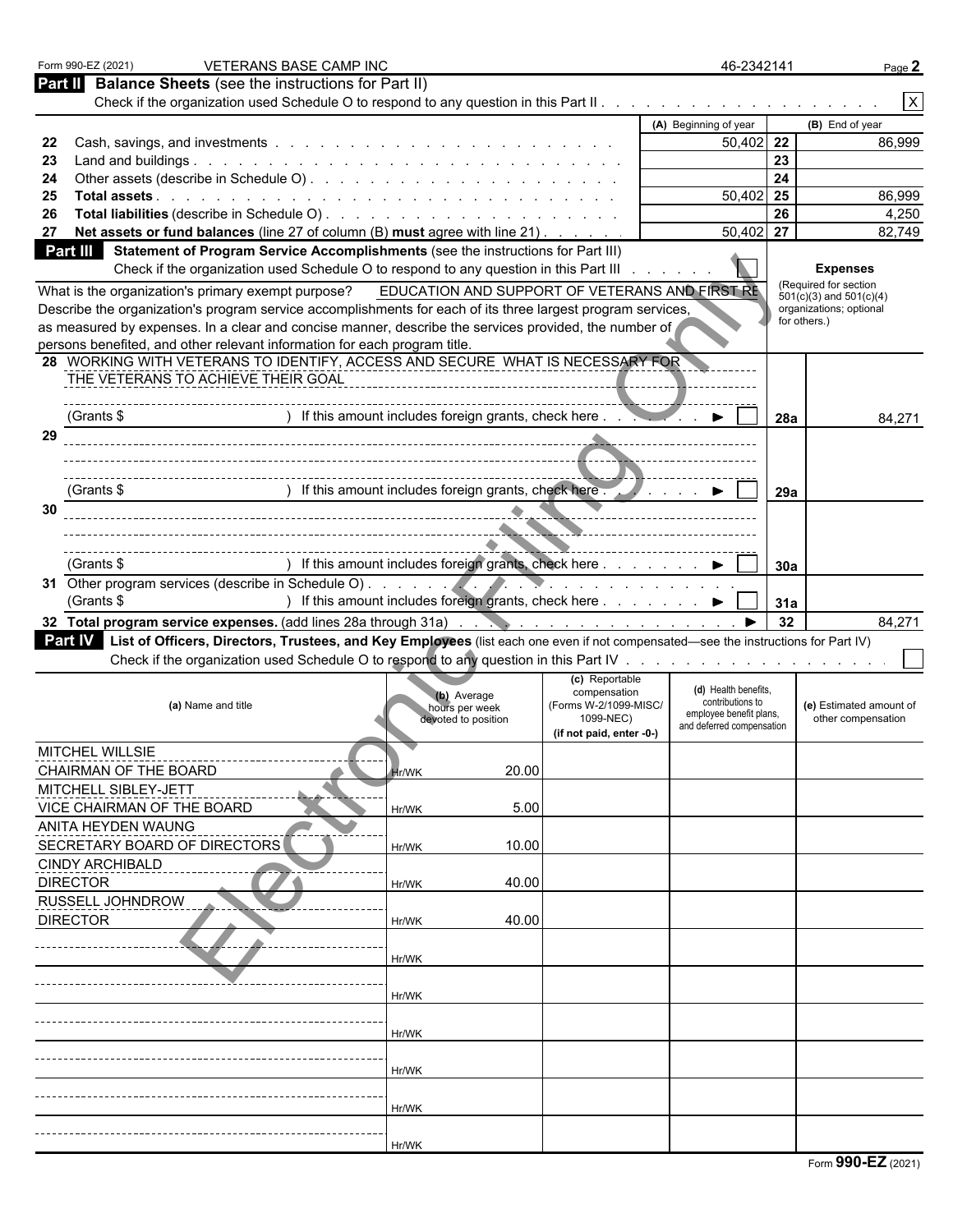|               | Form 990-EZ (2021) | VETERANS BASE CAMP INC                                                                                                                                                                                                                                              | 46-2342141      |                | Page $3$              |  |
|---------------|--------------------|---------------------------------------------------------------------------------------------------------------------------------------------------------------------------------------------------------------------------------------------------------------------|-----------------|----------------|-----------------------|--|
| <b>Part V</b> |                    | Other Information (Note the Schedule A and personal benefit contract statement requirements in the                                                                                                                                                                  |                 |                |                       |  |
|               |                    | instructions for Part V.) Check if the organization used Schedule O to respond to any question in this Part V.                                                                                                                                                      |                 |                |                       |  |
|               |                    |                                                                                                                                                                                                                                                                     |                 | Yes   No       |                       |  |
| 33            |                    | Did the organization engage in any significant activity not previously reported to the IRS? If "Yes," provide a                                                                                                                                                     |                 |                |                       |  |
|               |                    |                                                                                                                                                                                                                                                                     | 33              |                | $\times$              |  |
| 34            |                    | Were any significant changes made to the organizing or governing documents? If "Yes," attach a conformed                                                                                                                                                            |                 |                |                       |  |
|               |                    | copy of the amended documents if they reflect a change to the organization's name. Otherwise, explain the                                                                                                                                                           |                 |                |                       |  |
|               |                    |                                                                                                                                                                                                                                                                     | 34              |                | X                     |  |
|               |                    | 35a Did the organization have unrelated business gross income of \$1,000 or more during the year from business                                                                                                                                                      |                 |                |                       |  |
|               |                    | activities (such as those reported on lines 2, 6a, and 7a, among others)?                                                                                                                                                                                           | 35a             |                | X                     |  |
|               |                    | <b>b</b> If "Yes" to line 35a, has the organization filed a Form 990-T for the year? If "No," provide an explanation in Schedule O.                                                                                                                                 | 35 <sub>b</sub> |                |                       |  |
|               |                    | c Was the organization a section $501(c)(4)$ , $501(c)(5)$ , or $501(c)(6)$ organization subject to section $6033(e)$ notice,                                                                                                                                       |                 |                |                       |  |
|               |                    | reporting, and proxy tax requirements during the year? If "Yes," complete Schedule C, Part III                                                                                                                                                                      | 35 <sub>c</sub> |                | X.                    |  |
| 36            |                    | Did the organization undergo a liquidation, dissolution, termination, or significant disposition of net assets<br>during the year? If "Yes," complete applicable parts of Schedule N.                                                                               | 36              |                |                       |  |
|               |                    | 37a Enter amount of political expenditures, direct or indirect, as described in the instructions.                                                                                                                                                                   |                 |                |                       |  |
|               |                    |                                                                                                                                                                                                                                                                     | 37b             |                |                       |  |
|               |                    | 38a Did the organization borrow from, or make any loans to, any officer, director, trustee, or key employee; or were                                                                                                                                                |                 |                |                       |  |
|               |                    | any such loans made in a prior year and still outstanding at the end of the tax year covered by this return?.                                                                                                                                                       | 38a             |                |                       |  |
|               |                    | <b>b</b> If "Yes," complete Schedule L, Part II, and enter the total amount involved<br>38b                                                                                                                                                                         |                 |                |                       |  |
| 39            |                    | Section 501(c)(7) organizations. Enter:                                                                                                                                                                                                                             |                 |                |                       |  |
| а             |                    | 39a<br>Initiation fees and capital contributions included on line 9.                                                                                                                                                                                                |                 |                |                       |  |
| b             |                    | 39 <sub>b</sub>                                                                                                                                                                                                                                                     |                 |                |                       |  |
|               |                    | 40a Section 501(c)(3) organizations. Enter amount of tax imposed on the organization during the year under:                                                                                                                                                         |                 |                |                       |  |
|               | section 4911 ▶     | section 4955<br>$;$ section 4912                                                                                                                                                                                                                                    |                 |                |                       |  |
|               |                    | <b>b</b> Section 501(c)(3), 501(c)(4), and 501(c)(29) organizations. Did the organization engage in any section 4958                                                                                                                                                |                 |                |                       |  |
|               |                    | excess benefit transaction during the year, or did it engage in an excess benefit transaction in a prior year                                                                                                                                                       |                 |                |                       |  |
|               |                    | that has not been reported on any of its prior Forms 990 or 990-EZ? If "Yes," complete Schedule L, Part I.                                                                                                                                                          | 40b             |                |                       |  |
|               |                    | c Section 501(c)(3), 501(c)(4), and 501(c)(29) organizations. Enter amount of tax imposed                                                                                                                                                                           |                 |                |                       |  |
|               |                    | on organization managers or disqualified persons during the year under sections 4912,                                                                                                                                                                               |                 |                |                       |  |
|               |                    | 4955, and 4958                                                                                                                                                                                                                                                      |                 |                |                       |  |
|               |                    | <b>d</b> Section $501(c)(3)$ , $501(c)(4)$ , and $501(c)(29)$ organizations. Enter amount of tax on line                                                                                                                                                            |                 |                |                       |  |
|               |                    |                                                                                                                                                                                                                                                                     |                 |                |                       |  |
|               |                    | e All organizations. At any time during the tax year, was the organization a party to a prohibited tax shelter                                                                                                                                                      |                 |                |                       |  |
| 41            |                    | transaction? If "Yes," complete Form 8886-T.<br>List the states with which a copy of this return is filed.<br>$\triangleright$ CT                                                                                                                                   | 40e             |                |                       |  |
|               |                    |                                                                                                                                                                                                                                                                     |                 |                |                       |  |
| 42a           |                    | The organization's books are in care of<br>YETERANS BASE CAMP<br>Telephone no. ▶                                                                                                                                                                                    |                 | (860) 786-7163 |                       |  |
|               |                    | Located at ▶ 32 NOTT HIGHWAY<br>City ASHFORD<br>$ZIP + 4$<br>ST CT                                                                                                                                                                                                  | 06278           |                |                       |  |
|               |                    | <b>b</b> At any time during the calendar year, did the organization have an interest in or a signature or other authority over                                                                                                                                      |                 | Yes   No       |                       |  |
|               |                    | a financial account in a foreign country (such as a bank account, securities account, or other financial account)?                                                                                                                                                  | 42b             |                |                       |  |
|               |                    | If "Yes," enter the name of the foreign country                                                                                                                                                                                                                     |                 |                |                       |  |
|               |                    | See the instructions for exceptions and filing requirements for FinCEN Form 114, Report of Foreign Bank and                                                                                                                                                         |                 |                |                       |  |
|               |                    | Financial Accounts (FBAR).                                                                                                                                                                                                                                          |                 |                |                       |  |
|               |                    | c At any time during the calendar year, did the organization maintain an office outside the United States?.                                                                                                                                                         | 42c             |                | $\times$              |  |
|               |                    | If "Yes," enter the name of the foreign country                                                                                                                                                                                                                     |                 |                |                       |  |
| 43            |                    | Section 4947(a)(1) nonexempt charitable trusts filing Form 990-EZ in lieu of Form 1041-Check here                                                                                                                                                                   |                 |                | $\blacktriangleright$ |  |
|               |                    | and enter the amount of tax-exempt interest received or accrued during the tax year<br>43<br>$\blacktriangleright$ 1                                                                                                                                                |                 |                |                       |  |
|               |                    |                                                                                                                                                                                                                                                                     |                 | Yes   No       |                       |  |
|               |                    | 44a Did the organization maintain any donor advised funds during the year? If "Yes," Form 990 must be                                                                                                                                                               |                 |                |                       |  |
|               |                    | completed instead of Form 990-EZ.<br>and the contract of the contract of the contract of the contract of the contract of the contract of the contract of the contract of the contract of the contract of the contract of the contract of the contract of the contra | 44a             |                |                       |  |
|               |                    | <b>b</b> Did the organization operate one or more hospital facilities during the year? If "Yes," Form 990 must be                                                                                                                                                   |                 |                |                       |  |
|               |                    | completed instead of Form 990-EZ.<br>and a constitution of the constitution of the constitution of the constitution of                                                                                                                                              | 44b             |                | $\times$              |  |
|               |                    | c Did the organization receive any payments for indoor tanning services during the year?                                                                                                                                                                            | 44c             |                |                       |  |
|               |                    | d If "Yes" to line 44c, has the organization filed a Form 720 to report these payments? If "No," provide an                                                                                                                                                         |                 |                |                       |  |
|               |                    |                                                                                                                                                                                                                                                                     | 44d             |                |                       |  |
|               |                    | 45a Did the organization have a controlled entity within the meaning of section $512(b)(13)?$ .                                                                                                                                                                     | 45a             |                |                       |  |
|               |                    | <b>b</b> Did the organization receive any payment from or engage in any transaction with a controlled entity within the<br>meaning of section 512(b)(13)? If "Yes," Form 990 and Schedule R may need to be completed instead of                                     |                 |                |                       |  |
|               |                    |                                                                                                                                                                                                                                                                     | 45b             |                |                       |  |
|               |                    |                                                                                                                                                                                                                                                                     |                 |                |                       |  |

| Form 990-EZ (2021) |  |  |
|--------------------|--|--|
|--------------------|--|--|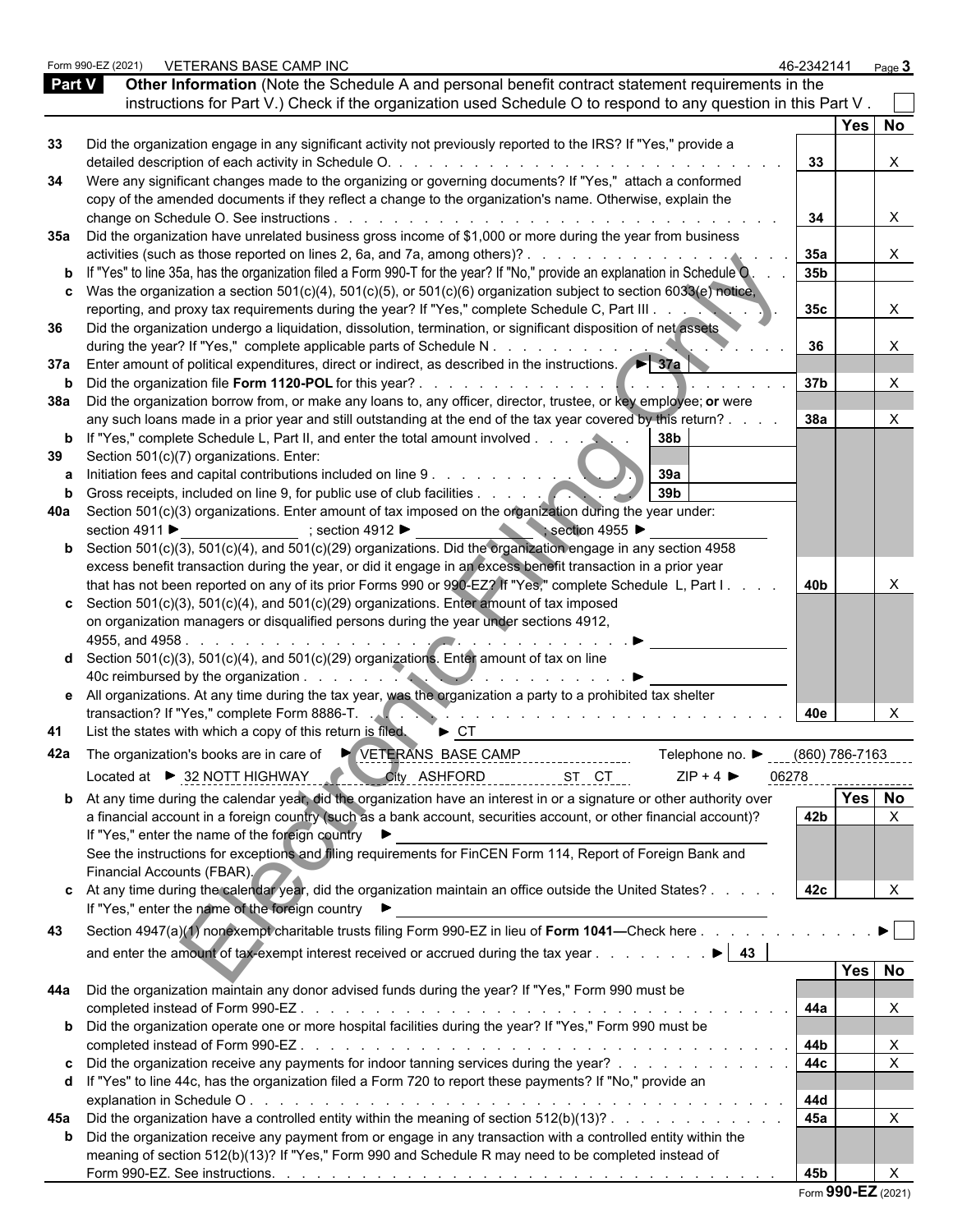| Form 990-EZ (2021) |  |
|--------------------|--|
|--------------------|--|

**Preparer**

**FORM 990-EXAMP INC 46-2342141 Page 1202101 1202101 1203101 1203101 1203101 120401 120401 120401 120401 120401** 

**46** Did the organization engage, directly or indirectly, in political campaign activities on behalf of or in opposition to candidates for public office? If "Yes," complete Schedule C, Part I. . . . . . . . . . . . . . . . . . . . . . . . . . . . . . . . . . . . . . . . . . . . **46** X

| <b>Part VI</b> | Section 501(c)(3) Organizations Only                                                                       |          |  |
|----------------|------------------------------------------------------------------------------------------------------------|----------|--|
|                | All section 501(c)(3) organizations must answer questions 47–49b and 52, and complete the tables for lines |          |  |
|                | 50 and 51<br>Check if the organization used Schedule O to respond to any question in this Part VI          |          |  |
|                |                                                                                                            | Yes   No |  |

| 47 | Did the organization engage in lobbying activities or have a section 501(h) election in effect during the tax |  |  |
|----|---------------------------------------------------------------------------------------------------------------|--|--|
|    | vear? If "Yes." complete Schedule C. Part II.                                                                 |  |  |

| $\ldots$ ) $\Omega$ . If $\Gamma\vee\Gamma$<br>48<br>70(b)<br>V(1)(A)(n)<br>Sched<br>scribed in<br>, caction<br>™lle F<br>complete<br>∗ th.<br>۷۵۰ ت<br>as de<br>™afion ∠<br>organiza<br>s conool<br><b>SCULIU</b> |  |  | <b>ЛЯ</b> |  |  |  |
|--------------------------------------------------------------------------------------------------------------------------------------------------------------------------------------------------------------------|--|--|-----------|--|--|--|
|--------------------------------------------------------------------------------------------------------------------------------------------------------------------------------------------------------------------|--|--|-----------|--|--|--|

- **49a** Did the organization make any transfers to an exempt non-charitable related organization? . . . . . . . . . . . . . . . 49a
- **b** If "Yes," was the related organization a section 527 organization? . . . . . . . . . . . . . . . . . . . . . . . . . . . . . . . . . . . . . . . . . . . . **49b**

| (a) Name and title of each employee                                                            | (b) Average<br>hours per week<br>devoted to position | (c) Reportable<br>compensation<br>(Forms W-2/1099-MISC/<br>1099-NEC) | (d) Health benefits,<br>contributions to employee<br>benefit plans, and deferred<br>compensation | (e) Estimated amount of<br>other compensation |
|------------------------------------------------------------------------------------------------|------------------------------------------------------|----------------------------------------------------------------------|--------------------------------------------------------------------------------------------------|-----------------------------------------------|
| Name None                                                                                      |                                                      |                                                                      |                                                                                                  |                                               |
| Title                                                                                          | .00 <sub>1</sub><br>Hr/WK                            |                                                                      |                                                                                                  |                                               |
| Name                                                                                           |                                                      |                                                                      |                                                                                                  |                                               |
| Title                                                                                          | .00<br>Hr/WK                                         |                                                                      |                                                                                                  |                                               |
| Name                                                                                           |                                                      |                                                                      |                                                                                                  |                                               |
| Title                                                                                          | .00<br>Hr/WK                                         |                                                                      |                                                                                                  |                                               |
| Name                                                                                           |                                                      |                                                                      |                                                                                                  |                                               |
| Title                                                                                          | .00<br>Hr/WK                                         |                                                                      |                                                                                                  |                                               |
| Name                                                                                           |                                                      |                                                                      |                                                                                                  |                                               |
| Title                                                                                          | .00<br>Hr/WK                                         |                                                                      |                                                                                                  |                                               |
| $\tau$ , the boundary of the company of the state of the state of $\theta$ and $\theta$<br>. . |                                                      |                                                                      |                                                                                                  |                                               |

|       |                                                                                                                                                                                                                                                                                                                          |                 |                                                                                                            |                                                                                                                 |           |                                                                                                  | T 1                                           | $\lambda$   |  |
|-------|--------------------------------------------------------------------------------------------------------------------------------------------------------------------------------------------------------------------------------------------------------------------------------------------------------------------------|-----------------|------------------------------------------------------------------------------------------------------------|-----------------------------------------------------------------------------------------------------------------|-----------|--------------------------------------------------------------------------------------------------|-----------------------------------------------|-------------|--|
| 48    | Is the organization a school as described in section $170(b)(1)(A)(ii)?$ If "Yes," complete Schedule E                                                                                                                                                                                                                   |                 |                                                                                                            |                                                                                                                 |           |                                                                                                  | 48                                            | $\mathsf X$ |  |
| 49a   | Did the organization make any transfers to an exempt non-charitable related organization?                                                                                                                                                                                                                                |                 |                                                                                                            |                                                                                                                 |           |                                                                                                  | 49a                                           | $\mathsf X$ |  |
| b     | If "Yes," was the related organization a section 527 organization?.                                                                                                                                                                                                                                                      |                 |                                                                                                            | the contract of the contract of the contract of the contract of the contract of the contract of the contract of |           |                                                                                                  | 49 <sub>b</sub>                               |             |  |
| 50    | Complete this table for the organization's five highest compensated employees (other than officers, directors, trustees, and key                                                                                                                                                                                         |                 |                                                                                                            |                                                                                                                 |           |                                                                                                  |                                               |             |  |
|       | employees) who each received more than \$100,000 of compensation from the organization. If there is none, enter "None."                                                                                                                                                                                                  |                 |                                                                                                            |                                                                                                                 |           |                                                                                                  |                                               |             |  |
|       | (a) Name and title of each employee                                                                                                                                                                                                                                                                                      |                 | (b) Average<br>hours per week<br>devoted to position                                                       | (c) Reportable<br>compensation<br>(Forms W-2/1099-MISC/<br>1099-NEC)                                            |           | (d) Health benefits.<br>contributions to employee<br>benefit plans, and deferred<br>compensation | (e) Estimated amount of<br>other compensation |             |  |
|       | Name None                                                                                                                                                                                                                                                                                                                |                 |                                                                                                            |                                                                                                                 |           |                                                                                                  |                                               |             |  |
| Title |                                                                                                                                                                                                                                                                                                                          |                 | .00<br>Hr/WK                                                                                               |                                                                                                                 |           |                                                                                                  |                                               |             |  |
| Name  |                                                                                                                                                                                                                                                                                                                          |                 |                                                                                                            |                                                                                                                 |           |                                                                                                  |                                               |             |  |
| Title |                                                                                                                                                                                                                                                                                                                          |                 | .00<br>Hr/WK                                                                                               |                                                                                                                 |           |                                                                                                  |                                               |             |  |
| Name  |                                                                                                                                                                                                                                                                                                                          |                 |                                                                                                            |                                                                                                                 |           |                                                                                                  |                                               |             |  |
| Title |                                                                                                                                                                                                                                                                                                                          |                 | $-00$<br>Hr/WK                                                                                             |                                                                                                                 |           |                                                                                                  |                                               |             |  |
| Name  |                                                                                                                                                                                                                                                                                                                          |                 |                                                                                                            |                                                                                                                 |           |                                                                                                  |                                               |             |  |
| Title |                                                                                                                                                                                                                                                                                                                          |                 | .00<br>Hr/WK                                                                                               |                                                                                                                 |           |                                                                                                  |                                               |             |  |
| Name  |                                                                                                                                                                                                                                                                                                                          |                 |                                                                                                            |                                                                                                                 |           |                                                                                                  |                                               |             |  |
| Title |                                                                                                                                                                                                                                                                                                                          |                 | .00<br>Hr/WK                                                                                               |                                                                                                                 |           |                                                                                                  |                                               |             |  |
| f     | Total number of other employees paid over \$100,000.                                                                                                                                                                                                                                                                     |                 |                                                                                                            |                                                                                                                 |           |                                                                                                  |                                               |             |  |
| 51    | Complete this table for the organization's five highest compensated independent contractors who each received more than                                                                                                                                                                                                  |                 |                                                                                                            |                                                                                                                 |           |                                                                                                  |                                               |             |  |
|       | \$100,000 of compensation from the organization. If there is none, enter "None."                                                                                                                                                                                                                                         |                 |                                                                                                            |                                                                                                                 |           |                                                                                                  |                                               |             |  |
|       | (a) Name and business address of each independent contractor                                                                                                                                                                                                                                                             |                 |                                                                                                            | (b) Type of service                                                                                             |           |                                                                                                  | (c) Compensation                              |             |  |
|       | Name None                                                                                                                                                                                                                                                                                                                | Str             |                                                                                                            |                                                                                                                 |           |                                                                                                  |                                               |             |  |
| City  |                                                                                                                                                                                                                                                                                                                          | ST              | ZIP                                                                                                        |                                                                                                                 |           |                                                                                                  |                                               |             |  |
| Name  |                                                                                                                                                                                                                                                                                                                          | Str             |                                                                                                            |                                                                                                                 |           |                                                                                                  |                                               |             |  |
| City  |                                                                                                                                                                                                                                                                                                                          | ST              | ZIP                                                                                                        |                                                                                                                 |           |                                                                                                  |                                               |             |  |
| Name  |                                                                                                                                                                                                                                                                                                                          | Str             |                                                                                                            |                                                                                                                 |           |                                                                                                  |                                               |             |  |
| City  |                                                                                                                                                                                                                                                                                                                          | ST              | ZIP                                                                                                        |                                                                                                                 |           |                                                                                                  |                                               |             |  |
| Name  |                                                                                                                                                                                                                                                                                                                          | Str             |                                                                                                            |                                                                                                                 |           |                                                                                                  |                                               |             |  |
| City  |                                                                                                                                                                                                                                                                                                                          | ST <sub>1</sub> | ZIP                                                                                                        |                                                                                                                 |           |                                                                                                  |                                               |             |  |
| Name  |                                                                                                                                                                                                                                                                                                                          | Str             |                                                                                                            |                                                                                                                 |           |                                                                                                  |                                               |             |  |
| City  |                                                                                                                                                                                                                                                                                                                          | <b>ST</b>       | ZIP                                                                                                        |                                                                                                                 |           |                                                                                                  |                                               |             |  |
|       | d Total number of other independent contractors each receiving over \$100,000                                                                                                                                                                                                                                            |                 |                                                                                                            |                                                                                                                 |           |                                                                                                  |                                               |             |  |
| 52    | Did the organization complete Schedule A? Note: All section 501(c)(3) organizations must attach a<br>completed Schedule A.                                                                                                                                                                                               |                 | المناصر والمناور والمناور والمناور والمناور والمناور والمناور والمناور والمناور والمناور والمناور والمناور |                                                                                                                 |           |                                                                                                  | $\blacktriangleright$ $\overline{X}$ Yes      | <b>No</b>   |  |
|       | Under penalties of perjury, I declare that I have examined this return, including accompanying schedules and statements, and to the best of my knowledge and belief, it is<br>true, correct, and complete. Declaration of preparer (other than officer) is based on all information of which preparer has any knowledge. |                 |                                                                                                            |                                                                                                                 |           |                                                                                                  |                                               |             |  |
|       |                                                                                                                                                                                                                                                                                                                          | 3/21/2022       |                                                                                                            |                                                                                                                 |           |                                                                                                  |                                               |             |  |
| Sign  | Signature of officer                                                                                                                                                                                                                                                                                                     |                 |                                                                                                            |                                                                                                                 |           | Date                                                                                             |                                               |             |  |
| Here  | MITCHEL WILLSIE                                                                                                                                                                                                                                                                                                          |                 |                                                                                                            | CHAIRMAN                                                                                                        |           |                                                                                                  |                                               |             |  |
|       | Type or print name and title                                                                                                                                                                                                                                                                                             |                 |                                                                                                            |                                                                                                                 |           |                                                                                                  |                                               |             |  |
|       | Print/Type preparer's name                                                                                                                                                                                                                                                                                               |                 | Preparer's signature                                                                                       |                                                                                                                 | Date      | Check $\overline{X}$ if                                                                          | PTIN                                          |             |  |
| Paid  | Cheryl A LaFlamme-Miller, CPA                                                                                                                                                                                                                                                                                            |                 |                                                                                                            |                                                                                                                 | 3/21/2022 | self-employed                                                                                    | <b>XXXXXXXXX</b>                              |             |  |

| I GNAI GI                                                                                         | Services<br>$\cdot$ rm's name                       | $.26 - 1202497$<br>Firm's EIN |  |  |  |  |  |
|---------------------------------------------------------------------------------------------------|-----------------------------------------------------|-------------------------------|--|--|--|--|--|
| <b>Use Only</b>                                                                                   | CT 06331<br>PO BOX 372. Canterbury.<br>rm's address | 860-546-9629<br>Phone no      |  |  |  |  |  |
| May the IRS<br>No<br>S discuss this return with the preparer shown above? See instructions<br>Yes |                                                     |                               |  |  |  |  |  |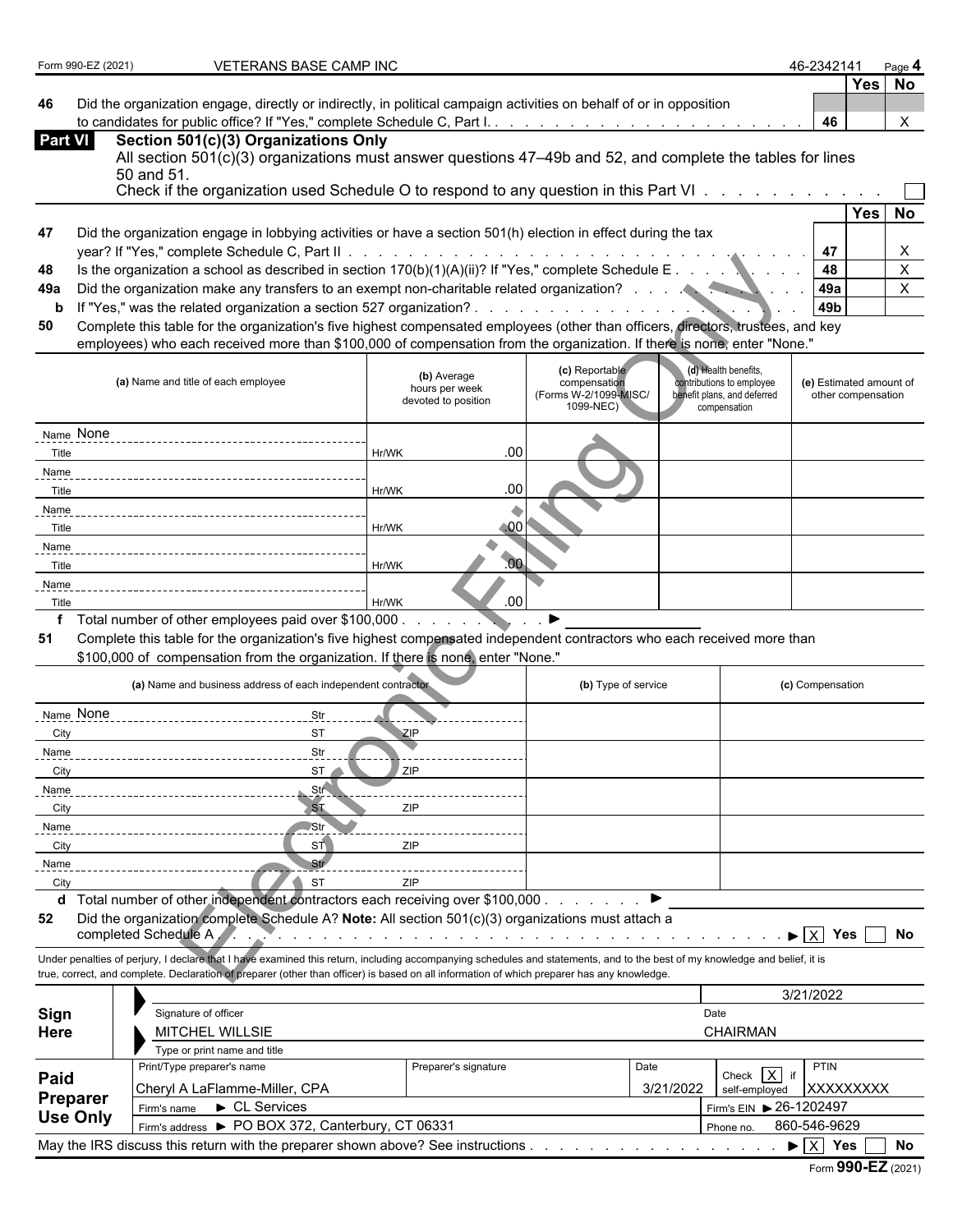| <b>SCHEDULE</b> |  |
|-----------------|--|
| (Form 990)      |  |

# **SCHEDULE A Public Charity Status and Public Support**  $\begin{array}{|c|c|c|c|}\n\hline\n\text{GMB NO. 1545-0047} & \text{Pubble if the organization is a section 501(c)/3) organization or a section 4947(a)/1) property that the truth.}\n\end{array}$

Complete if the organization is a section 501(c)(3) organization or a section 4947(a)(1) nonexempt charitable trust.<br> **2021** • Attach to Form 990 or Form 990-EZ.

▶ Attach to Form 990 or Form 990-EZ.

|                    | Department of the Treasury<br>Internal Revenue Service |                                               |                                                                                      | P Allach to Form 990 or Form 990-EZ<br>► Go to www.irs.gov/Form990 for instructions and the latest information.                                                                                                                                                                                                                                                                                                                                                                  |     |                                       |                                | Open to Fublic<br>Inspection                          |
|--------------------|--------------------------------------------------------|-----------------------------------------------|--------------------------------------------------------------------------------------|----------------------------------------------------------------------------------------------------------------------------------------------------------------------------------------------------------------------------------------------------------------------------------------------------------------------------------------------------------------------------------------------------------------------------------------------------------------------------------|-----|---------------------------------------|--------------------------------|-------------------------------------------------------|
|                    | Name of the organization                               |                                               |                                                                                      |                                                                                                                                                                                                                                                                                                                                                                                                                                                                                  |     |                                       | Employer identification number |                                                       |
|                    | VETERANS BASE CAMP INC                                 |                                               |                                                                                      |                                                                                                                                                                                                                                                                                                                                                                                                                                                                                  |     |                                       |                                | 46-2342141                                            |
| Part I             |                                                        |                                               |                                                                                      | Reason for Public Charity Status. (All organizations must complete this part.) See instructions.                                                                                                                                                                                                                                                                                                                                                                                 |     |                                       |                                |                                                       |
|                    |                                                        |                                               |                                                                                      | The organization is not a private foundation because it is: (For lines 1 through 12, check only one box.)                                                                                                                                                                                                                                                                                                                                                                        |     |                                       |                                |                                                       |
|                    |                                                        |                                               |                                                                                      | A church, convention of churches, or association of churches described in section 170(b)(1)(A)(i).                                                                                                                                                                                                                                                                                                                                                                               |     |                                       |                                |                                                       |
| 2                  |                                                        |                                               |                                                                                      | A school described in section 170(b)(1)(A)(ii). (Attach Schedule E (Form 990).)                                                                                                                                                                                                                                                                                                                                                                                                  |     |                                       |                                |                                                       |
| 3                  |                                                        |                                               |                                                                                      | A hospital or a cooperative hospital service organization described in section 170(b)(1)(A)(iii).                                                                                                                                                                                                                                                                                                                                                                                |     |                                       |                                |                                                       |
|                    |                                                        | hospital's name, city, and state:             |                                                                                      | A medical research organization operated in conjunction with a hospital described in section 170(b)(1)(A)(iii). Enter the                                                                                                                                                                                                                                                                                                                                                        |     |                                       |                                |                                                       |
| 5                  |                                                        | section 170(b)(1)(A)(iv). (Complete Part II.) |                                                                                      | An organization operated for the benefit of a college or university owned or operated by a governmental unit described in                                                                                                                                                                                                                                                                                                                                                        |     |                                       |                                |                                                       |
|                    |                                                        |                                               |                                                                                      | A federal, state, or local government or governmental unit described in section 170(b)(1)(A)(v).                                                                                                                                                                                                                                                                                                                                                                                 |     |                                       |                                |                                                       |
|                    |                                                        |                                               | described in section 170(b)(1)(A)(vi). (Complete Part II.)                           | An organization that normally receives a substantial part of its support from a governmental unit or from the general public                                                                                                                                                                                                                                                                                                                                                     |     |                                       |                                |                                                       |
| 8                  |                                                        |                                               |                                                                                      | A community trust described in section 170(b)(1)(A)(vi). (Complete Part II.)                                                                                                                                                                                                                                                                                                                                                                                                     |     |                                       |                                |                                                       |
| 9                  | university:                                            |                                               |                                                                                      | An agricultural research organization described in section 170(b)(1)(A)(ix) operated in conjunction with a land-grant college<br>or university or a non-land-grant college of agriculture (see instructions). Enter the name, city, and state of the college or                                                                                                                                                                                                                  |     |                                       |                                |                                                       |
| $\mathsf{X}$<br>10 |                                                        |                                               |                                                                                      | An organization that normally receives (1) more than 33 1/3% of its support from contributions, membership fees, and gross<br>receipts from activities related to its exempt functions, subject to certain exceptions; and (2) no more than 33 1/3% of its<br>support from gross investment income and unrelated business taxable income (less section 511 tax) from businesses<br>acquired by the organization after June 30, 1975. See section 509(a)(2). (Complete Part III.) |     |                                       |                                |                                                       |
| 11                 |                                                        |                                               |                                                                                      | An organization organized and operated exclusively to test for public safety. See section 509(a)(4).                                                                                                                                                                                                                                                                                                                                                                             |     |                                       |                                |                                                       |
| 12                 |                                                        |                                               |                                                                                      | An organization organized and operated exclusively for the benefit of, to perform the functions of, or to carry out the purposes<br>of one or more publicly supported organizations described in section 509(a)(1) or section 509(a)(2). See section 509(a)(3).                                                                                                                                                                                                                  |     |                                       |                                |                                                       |
|                    |                                                        |                                               |                                                                                      | Check the box on lines 12a through 12d that describes the type of supporting organization and complete lines 12e, 12f, and 12g.                                                                                                                                                                                                                                                                                                                                                  |     |                                       |                                |                                                       |
| a                  |                                                        |                                               |                                                                                      | Type I. A supporting organization operated, supervised, or controlled by its supported organization(s), typically by giving<br>the supported organization(s) the power to regularly appoint or elect a majority of the directors or trustees of the supporting                                                                                                                                                                                                                   |     |                                       |                                |                                                       |
|                    |                                                        |                                               | organization. You must complete Part IV, Sections A and B.                           |                                                                                                                                                                                                                                                                                                                                                                                                                                                                                  |     |                                       |                                |                                                       |
| b                  |                                                        |                                               | organization(s). You must complete Part IV, Sections A and C.                        | Type II. A supporting organization supervised or controlled in connection with its supported organization(s), by having<br>control or management of the supporting organization vested in the same persons that control or manage the supported                                                                                                                                                                                                                                  |     |                                       |                                |                                                       |
| c                  |                                                        |                                               |                                                                                      | Type III functionally integrated. A supporting organization operated in connection with, and functionally integrated with,                                                                                                                                                                                                                                                                                                                                                       |     |                                       |                                |                                                       |
|                    |                                                        |                                               |                                                                                      | its supported organization(s) (see instructions). You must complete Part IV, Sections A, D, and E.                                                                                                                                                                                                                                                                                                                                                                               |     |                                       |                                |                                                       |
| d                  |                                                        |                                               |                                                                                      | Type III non-functionally integrated. A supporting organization operated in connection with its supported organization(s)<br>that is not functionally integrated. The organization generally must satisfy a distribution requirement and an attentiveness                                                                                                                                                                                                                        |     |                                       |                                |                                                       |
|                    |                                                        |                                               |                                                                                      | requirement (see instructions). You must complete Part IV, Sections A and D, and Part V.                                                                                                                                                                                                                                                                                                                                                                                         |     |                                       |                                |                                                       |
| е                  |                                                        |                                               |                                                                                      | Check this box if the organization received a written determination from the IRS that it is a Type I, Type II, Type III<br>functionally integrated, or Type III non-functionally integrated supporting organization.                                                                                                                                                                                                                                                             |     |                                       |                                |                                                       |
|                    |                                                        |                                               |                                                                                      |                                                                                                                                                                                                                                                                                                                                                                                                                                                                                  |     |                                       |                                | $\Omega$                                              |
| a                  | (i) Name of supported organization                     |                                               | Provide the following information about the supported organization(s).<br>$(ii)$ EIN |                                                                                                                                                                                                                                                                                                                                                                                                                                                                                  |     | (iv) Is the organization              | (v) Amount of monetary         |                                                       |
|                    |                                                        |                                               |                                                                                      | (iii) Type of organization<br>(described on lines 1-10<br>above (see instructions))                                                                                                                                                                                                                                                                                                                                                                                              |     | listed in your governing<br>document? | support (see<br>instructions)  | (vi) Amount of<br>other support (see<br>instructions) |
|                    |                                                        |                                               |                                                                                      |                                                                                                                                                                                                                                                                                                                                                                                                                                                                                  | Yes | No                                    |                                |                                                       |
| (A)                |                                                        |                                               |                                                                                      |                                                                                                                                                                                                                                                                                                                                                                                                                                                                                  |     |                                       |                                |                                                       |
| (B)                |                                                        |                                               |                                                                                      |                                                                                                                                                                                                                                                                                                                                                                                                                                                                                  |     |                                       |                                |                                                       |
|                    |                                                        |                                               |                                                                                      |                                                                                                                                                                                                                                                                                                                                                                                                                                                                                  |     |                                       |                                |                                                       |
| (C)                |                                                        |                                               |                                                                                      |                                                                                                                                                                                                                                                                                                                                                                                                                                                                                  |     |                                       |                                |                                                       |
| (D)                |                                                        |                                               |                                                                                      |                                                                                                                                                                                                                                                                                                                                                                                                                                                                                  |     |                                       |                                |                                                       |
| (E)                |                                                        |                                               |                                                                                      |                                                                                                                                                                                                                                                                                                                                                                                                                                                                                  |     |                                       |                                |                                                       |
| <b>Total</b>       |                                                        |                                               |                                                                                      |                                                                                                                                                                                                                                                                                                                                                                                                                                                                                  |     |                                       | $\mathbf 0$                    |                                                       |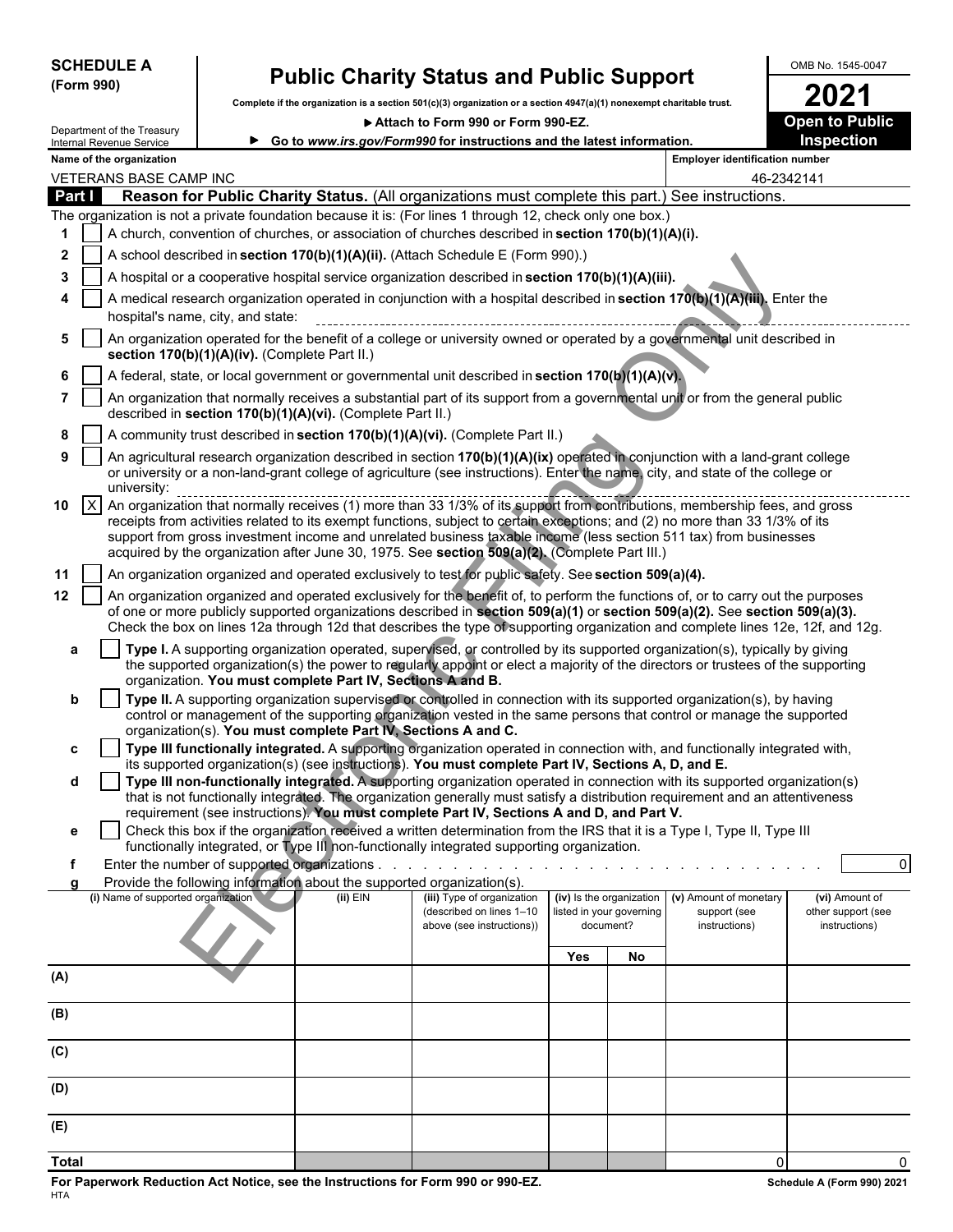|          | Schedule A (Form 990) 2021                                                                                                                                                                                                                                                                                                                                                        | <b>VETERANS BASE CAMP INC</b> |              |             |            | 46-2342141   | Page 2    |
|----------|-----------------------------------------------------------------------------------------------------------------------------------------------------------------------------------------------------------------------------------------------------------------------------------------------------------------------------------------------------------------------------------|-------------------------------|--------------|-------------|------------|--------------|-----------|
|          | Part II<br>Support Schedule for Organizations Described in Sections 170(b)(1)(A)(iv) and 170(b)(1)(A)(vi)<br>(Complete only if you checked the box on line 5, 7, or 8 of Part I or if the organization failed to qualify under<br>Part III. If the organization fails to qualify under the tests listed below, please complete Part III.)                                         |                               |              |             |            |              |           |
|          | <b>Section A. Public Support</b>                                                                                                                                                                                                                                                                                                                                                  |                               |              |             |            |              |           |
|          | Calendar year (or fiscal year beginning in)                                                                                                                                                                                                                                                                                                                                       | ▶<br>(a) 2017                 | (b) 2018     | (c) 2019    | $(d)$ 2020 | (e) 2021     | (f) Total |
| 1<br>2   | Gifts, grants, contributions, and<br>membership fees received. (Do not<br>include any "unusual grants.")<br>Tax revenues levied for the                                                                                                                                                                                                                                           |                               |              |             |            |              | 0         |
|          | organization's benefit and either paid<br>to or expended on its behalf                                                                                                                                                                                                                                                                                                            |                               |              |             |            |              | 0         |
| 3        | The value of services or facilities<br>furnished by a governmental unit to the<br>organization without charge                                                                                                                                                                                                                                                                     |                               |              |             |            |              | 0         |
| 5        | Total. Add lines 1 through 3<br>The portion of total contributions by<br>each person (other than a<br>governmental unit or publicly<br>supported organization) included on<br>line 1 that exceeds 2% of the amount<br>shown on line 11, column $(f)$ .                                                                                                                            | $\mathbf 0$                   | $\mathbf{0}$ | $\mathbf 0$ | 0          | $\mathbf{0}$ | $\Omega$  |
| 6        | Public support. Subtract line 5 from line 4                                                                                                                                                                                                                                                                                                                                       |                               |              |             |            |              | 0         |
|          | <b>Section B. Total Support</b>                                                                                                                                                                                                                                                                                                                                                   |                               |              |             |            |              |           |
|          | Calendar year (or fiscal year beginning in)                                                                                                                                                                                                                                                                                                                                       | (a) 2017<br>▶                 | (b) 2018     | $(c)$ 2019  | $(d)$ 2020 | (e) 2021     | (f) Total |
| 8        | Amounts from line 4.<br>Gross income from interest, dividends,<br>payments received on securities loans,<br>rents, royalties, and income from                                                                                                                                                                                                                                     | $\pmb{0}$                     |              | $\mathbf 0$ | 0          | $\Omega$     | 0<br>0    |
| 9        | Net income from unrelated business<br>activities, whether or not the business is<br>regularly carried on                                                                                                                                                                                                                                                                          |                               |              |             |            |              | 0         |
| 10       | Other income. Do not include gain or<br>loss from the sale of capital assets<br>(Explain in Part VI.)                                                                                                                                                                                                                                                                             |                               |              |             |            |              | 0         |
| 11       | Total support. Add lines 7 through 10.                                                                                                                                                                                                                                                                                                                                            |                               |              |             |            |              | $\Omega$  |
| 12<br>13 | First 5 years. If the Form 990 is for the organization's first, second, third, fourth, or fifth tax year as a section 501(c)(3)<br>organization, check this box and stop here we have a series of the content of the content of the content of the content of the content of the content of the content of the content of the content of the content of the conte                 |                               |              |             |            | 12           |           |
|          | <b>Section C. Computation of Public Support Percentage</b>                                                                                                                                                                                                                                                                                                                        |                               |              |             |            |              |           |
| 14       | Public support percentage for 2021 (line 6, column (f), divided by line 11, column (f)).                                                                                                                                                                                                                                                                                          |                               |              |             |            | 14           | $0.00\%$  |
| 15       |                                                                                                                                                                                                                                                                                                                                                                                   |                               |              |             |            | 15           | $0.00\%$  |
|          | 16a 33 1/3% support test-2021. If the organization did not check the box on line 13, and line 14 is 33 1/3% or more, check this box<br><b>b</b> 33 1/3% support test-2020. If the organization did not check a box on line 13 or 16a, and line 15 is 33 1/3% or more, check this                                                                                                  |                               |              |             |            |              |           |
|          |                                                                                                                                                                                                                                                                                                                                                                                   |                               |              |             |            |              |           |
|          | 17a 10%-facts-and-circumstances test-2021. If the organization did not check a box on line 13, 16a, or 16b, and line 14<br>10% or more, and if the organization meets the facts-and-circumstances test, check this box and stop here. Explain in<br>Part VI how the organization meets the facts-and-circumstances test. The organization qualifies as a publicly supported       |                               |              |             |            |              |           |
|          | b 10%-facts-and-circumstances test-2020. If the organization did not check a box on line 13, 16a, 16b, or 17a, and line<br>15 is 10% or more, and if the organization meets the facts-and-circumstances test, check this box and stop here. Explain<br>in Part VI how the organization meets the facts-and-circumstances test. The organization qualifies as a publicly supported |                               |              |             |            |              |           |
| 18       | Private foundation. If the organization did not check a box on line 13, 16a, 16b, 17a, or 17b, check this box and see                                                                                                                                                                                                                                                             |                               |              |             |            |              |           |
|          |                                                                                                                                                                                                                                                                                                                                                                                   |                               |              |             |            |              |           |
|          |                                                                                                                                                                                                                                                                                                                                                                                   |                               |              |             |            |              |           |

| Schedule A (Form 990) 2021 |  |  |
|----------------------------|--|--|
|                            |  |  |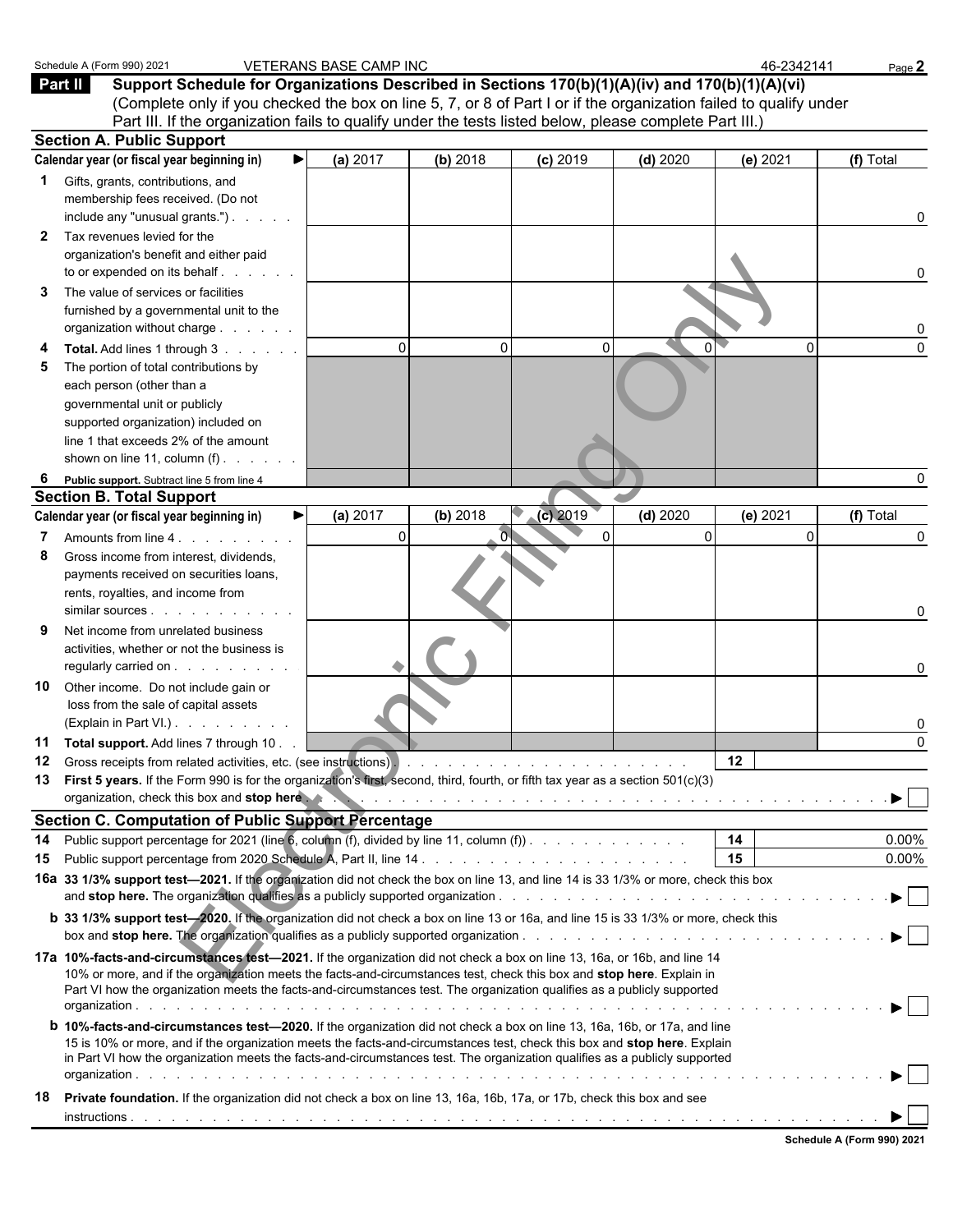| Part III          | Support Schedule for Organizations Described in Section 509(a)(2)<br>(Complete only if you checked the box on line 10 of Part I or if the organization failed to qualify under Part II.                                                                                       |            |            |            |            |          |                                               |
|-------------------|-------------------------------------------------------------------------------------------------------------------------------------------------------------------------------------------------------------------------------------------------------------------------------|------------|------------|------------|------------|----------|-----------------------------------------------|
|                   | If the organization fails to qualify under the tests listed below, please complete Part II.)                                                                                                                                                                                  |            |            |            |            |          |                                               |
|                   | <b>Section A. Public Support</b>                                                                                                                                                                                                                                              |            |            |            |            |          |                                               |
|                   | Calendar year (or fiscal year beginning in)                                                                                                                                                                                                                                   | (a) 2017   | (b) 2018   | $(c)$ 2019 | $(d)$ 2020 | (e) 2021 | (f) Total                                     |
| $\mathbf{1}$<br>2 | Gifts, grants, contributions, and membership fees<br>received. (Do not include any "unusual grants.")<br>Gross receipts from admissions, merchandise                                                                                                                          | 20,163     | 41,297     | 24,233     | 44,411     | 60,947   | 191,051                                       |
|                   | sold or services performed, or facilities                                                                                                                                                                                                                                     |            |            |            |            |          |                                               |
|                   | furnished in any activity that is related to the<br>organization's tax-exempt purpose.                                                                                                                                                                                        |            |            | 10,983     | 37,100     | 52,794   | 100,877                                       |
| 3.                | Gross receipts from activities that are not an                                                                                                                                                                                                                                |            |            |            |            |          |                                               |
|                   | unrelated trade or business under section 513.                                                                                                                                                                                                                                |            |            |            |            |          | 0                                             |
| 4                 | Tax revenues levied for the                                                                                                                                                                                                                                                   |            |            |            |            |          |                                               |
|                   | organization's benefit and either paid to<br>or expended on its behalf.                                                                                                                                                                                                       |            |            |            |            |          | 0                                             |
| 5.                | The value of services or facilities                                                                                                                                                                                                                                           |            |            |            |            |          |                                               |
|                   | furnished by a governmental unit to the<br>organization without charge                                                                                                                                                                                                        |            |            |            |            |          |                                               |
| 6.                | Total. Add lines 1 through 5.                                                                                                                                                                                                                                                 | 20,163     | 41,297     | 35,216     | 81,511     | 113,741  | 291,928                                       |
|                   | 7a Amounts included on lines 1, 2, and 3                                                                                                                                                                                                                                      |            |            |            |            |          |                                               |
|                   | received from disqualified persons                                                                                                                                                                                                                                            |            |            |            |            |          | 0                                             |
|                   | <b>b</b> Amounts included on lines 2 and 3                                                                                                                                                                                                                                    |            |            |            |            |          |                                               |
|                   | received from other than disqualified                                                                                                                                                                                                                                         |            |            |            |            |          |                                               |
|                   | persons that exceed the greater of \$5,000                                                                                                                                                                                                                                    |            |            |            |            |          |                                               |
|                   | or 1% of the amount on line 13 for the year<br>c Add lines $7a$ and $7b$ .                                                                                                                                                                                                    | $\Omega$   | ۵          | 0          | 0          | $\Omega$ | 0<br>$\Omega$                                 |
| 8                 | Public support (Subtract line 7c from                                                                                                                                                                                                                                         |            |            |            |            |          |                                               |
|                   | line 6.)                                                                                                                                                                                                                                                                      |            |            |            |            |          | 291,928                                       |
|                   | <b>Section B. Total Support</b>                                                                                                                                                                                                                                               |            |            |            |            |          |                                               |
|                   | Calendar year (or fiscal year beginning in)                                                                                                                                                                                                                                   | (a) 2017   | (b) $2018$ | $(c)$ 2019 | $(d)$ 2020 | (e) 2021 | (f) Total                                     |
| 9.                | Amounts from line 6.                                                                                                                                                                                                                                                          | 20,163     | 41,297     | 35,216     | 81,511     | 113,741  | 291,928                                       |
|                   | <b>10a</b> Gross income from interest, dividends,                                                                                                                                                                                                                             |            |            |            |            |          |                                               |
|                   | payments received on securities loans, rents,                                                                                                                                                                                                                                 |            |            |            |            |          |                                               |
|                   | royalties, and income from similar sources                                                                                                                                                                                                                                    |            |            |            |            |          | 0                                             |
|                   | <b>b</b> Unrelated business taxable income (less                                                                                                                                                                                                                              |            |            |            |            |          |                                               |
|                   | section 511 taxes) from businesses<br>acquired after June 30, 1975                                                                                                                                                                                                            |            |            |            |            |          | 0                                             |
|                   | c Add lines $10a$ and $10b$ .                                                                                                                                                                                                                                                 | $\sqrt{2}$ | 0          | 0          | 0          | 0        | 0                                             |
|                   | <b>11</b> Net income from unrelated business                                                                                                                                                                                                                                  |            |            |            |            |          |                                               |
|                   | activities not included on line 10b, whether                                                                                                                                                                                                                                  |            |            |            |            |          |                                               |
|                   | or not the business is regularly carried on.                                                                                                                                                                                                                                  |            |            |            |            |          | 0                                             |
|                   | 12 Other income. Do not include gain or                                                                                                                                                                                                                                       |            |            |            |            |          |                                               |
|                   | loss from the sale of capital assets                                                                                                                                                                                                                                          |            |            |            |            |          |                                               |
|                   | (Explain in Part VI.)                                                                                                                                                                                                                                                         |            |            |            |            |          | 0                                             |
|                   | 13 Total support. (Add lines 9, 10c, 11,                                                                                                                                                                                                                                      |            |            |            |            |          |                                               |
|                   | and $12.$ ). $\ldots$ $\ldots$ $\ldots$<br>14 First 5 years. If the Form 990 is for the organization's first, second, third, fourth, or fifth tax year as a section 501(c)(3)                                                                                                 | 20,163     | 41,297     | 35,216     | 81,511     | 113,741  | 291,928                                       |
|                   |                                                                                                                                                                                                                                                                               |            |            |            |            |          |                                               |
|                   | <b>Section C. Computation of Public Support Percentage</b>                                                                                                                                                                                                                    |            |            |            |            |          |                                               |
| 15                | Public support percentage for 2021 (line 8, column (f), divided by line 13, column (f)).                                                                                                                                                                                      |            |            |            |            | 15       | 100.00%                                       |
| 16                |                                                                                                                                                                                                                                                                               |            |            |            |            | 16       | 100.00%                                       |
|                   | Section D. Computation of Investment Income Percentage                                                                                                                                                                                                                        |            |            |            |            |          |                                               |
| 17                | Investment income percentage for 2021 (line 10c, column (f), divided by line 13, column (f)).                                                                                                                                                                                 |            |            |            |            | 17       | $0.00\%$                                      |
| 18                |                                                                                                                                                                                                                                                                               |            |            |            |            | 18       | 0.00%                                         |
|                   | 19a 33 1/3% support tests—2021. If the organization did not check the box on line 14, and line 15 is more than 33 1/3%, and line 17 is                                                                                                                                        |            |            |            |            |          |                                               |
|                   |                                                                                                                                                                                                                                                                               |            |            |            |            |          | $\blacktriangleright$ $\overline{\mathsf{X}}$ |
|                   | <b>b</b> 33 1/3% support tests—2020. If the organization did not check a box on line 14 or line 19a, and line 16 is more than 33 1/3%, and<br>line 18 is not more than 33 1/3%, check this box and stop here. The organization qualifies as a publicly supported organization |            |            |            |            |          | $\blacktriangleright$                         |
|                   |                                                                                                                                                                                                                                                                               |            |            |            |            |          |                                               |

Schedule A (Form 990) 2021 VETERANS BASE CAMP INC 46-2342141 Page 3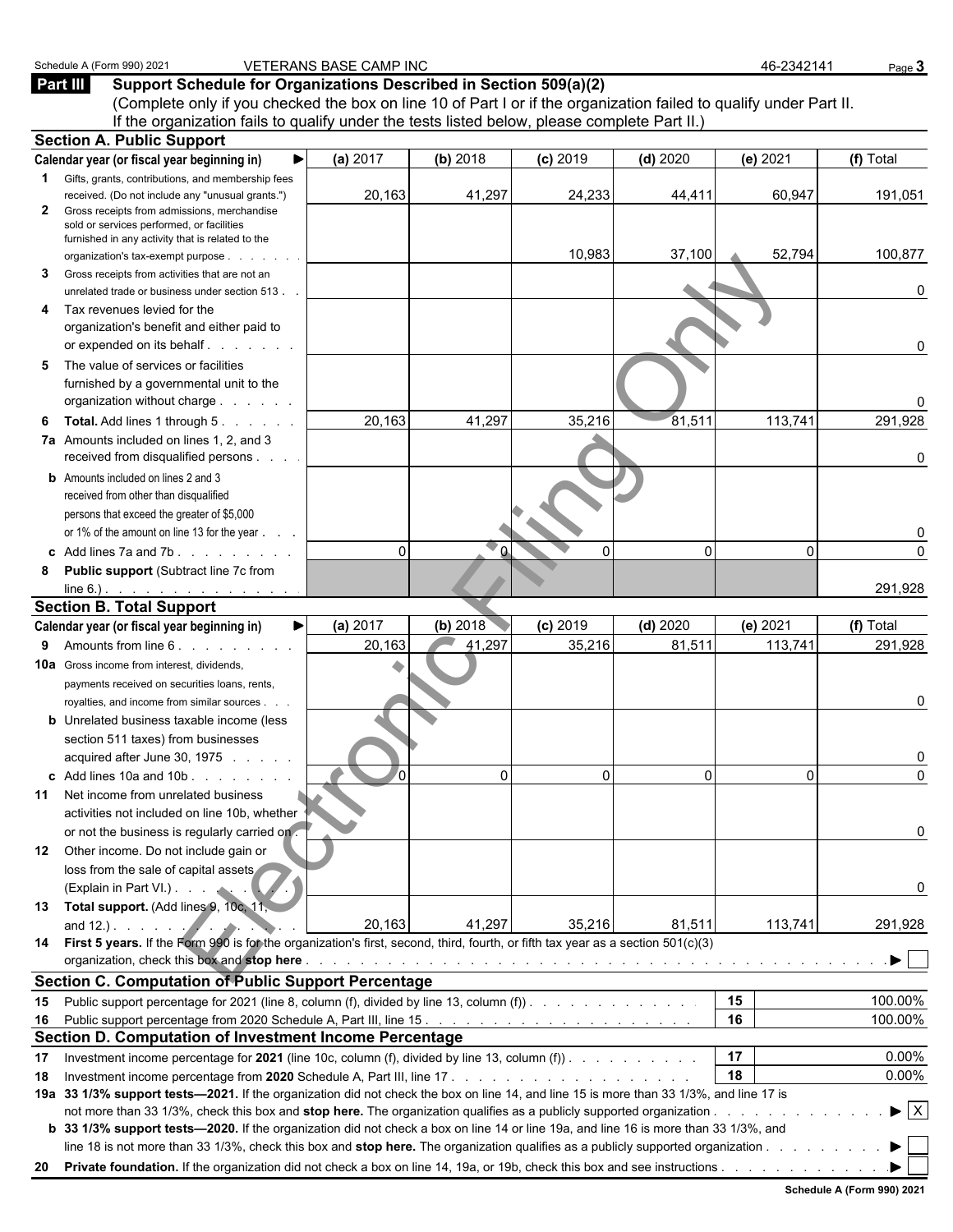#### **Part IV Supporting Organizations**

(Complete only if you checked a box in line 12 on Part I. If you checked box 12a, Part I, complete Sections A and B. If you checked box 12b, Part I, complete Sections A and C. If you checked box 12c, Part I, complete Sections A, D, and E. If you checked box 12d, Part I, complete Sections A and D, and complete Part V.)

#### **Section A. All Supporting Organizations**

- **1** Are all of the organization's supported organizations listed by name in the organization's governing documents? *If "No," describe in Part VI how the supported organizations are designated. If designated by class or purpose, describe the designation. If historic and continuing relationship, explain.* **1**
- **2** Did the organization have any supported organization that does not have an IRS determination of status under section 509(a)(1) or (2)? *If "Yes," explain in Part VI how the organization determined that the supported organization was described in section 509(a)(1) or (2).*
- **3a** Did the organization have a supported organization described in section 501(c)(4), (5), or (6)? *If "Yes," answer lines 3b and 3c below.*
- **b** Did the organization confirm that each supported organization qualified under section 501(c)(4), (5), or (6) and satisfied the public support tests under section 509(a)(2)? *If "Yes," describe in Part VI when and how the organization made the determination.* **3b**
- **c** Did the organization ensure that all support to such organizations was used exclusively for section 170(c)(2) (B) purposes? *If* "*Yes,*" *explain in Part VI what controls the organization put in place to ensure such use.* **3c**
- **4a** Was any supported organization not organized in the United States ("foreign supported organization")? *If "Yes," and if you checked box 12a or 12b in Part I, answer lines 4b and 4c below.* **4a**
- **b** Did the organization have ultimate control and discretion in deciding whether to make grants to the foreign supported organization? *If* "*Yes,*" *describe in Part VI how the organization had such control and discretion despite being controlled or supervised by or in connection with its supported organizations.* **4b**
- **c** Did the organization support any foreign supported organization that does not have an IRS determination under sections 501(c)(3) and 509(a)(1) or (2)? *If* "*Yes,*" *explain in Part VI what controls the organization used to ensure that all support to the foreign supported organization was used exclusively for section 170(c)(2)(B) purposes.* **4c**
- the<br>and interesting supported to galaxial and in the distribution and the support of the support of the support of the supported to the supported to the supported that the supported that the supported that the supported th **5a** Did the organization add, substitute, or remove any supported organizations during the tax year? *If* "*Yes,*" *answer lines 5b and 5c below (if applicable). Also, provide detail in Part VI, including (i) the names and EIN numbers of the supported organizations added, substituted, or removed; (ii) the reasons for each such action; (iii) the authority under the organization's organizing document authorizing such action; and (iv) how the action was accomplished (such as by amendment to the organizing document).* **5a**
- **b Type I or Type II only.** Was any added or substituted supported organization part of a class already designated in the organization's organizing document? **5b**
- **c Substitutions only.** Was the substitution the result of an event beyond the organization's control? **5c**
- **6** Did the organization provide support (whether in the form of grants or the provision of services or facilities) to anyone other than (i) its supported organizations, (ii) individuals that are part of the charitable class benefited by one or more of its supported organizations, or (iii) other supporting organizations that also support or benefit one or more of the filing organization's supported organizations? *If "Yes," provide detail in Part VI.* **6**
- **7** Did the organization provide a grant, loan, compensation, or other similar payment to a substantial contributor (as defined in section 4958(c)(3)(C)), a family member of a substantial contributor, or a 35% controlled entity with regard to a substantial contribut*or? If "Yes," complete Part I of Schedule L (Form 990).* **7**
- **8** Did the organization make a loan to a disqualified person (as defined in section 4958) not described on line 7? *If "Yes," complete Part I of Schedule L (Form 990).* **8**
- **9a** Was the organization controlled directly or indirectly at any time during the tax year by one or more disqualified persons, as defined in section 4946 (other than foundation managers and organizations described in section 509(a)(1) or (2))? *If "Yes," provide detail in Part VI.* **9a**
- **b** Did one or more disqualified persons (as defined on line 9a) hold a controlling interest in any entity in which the supporting organization had an interest? *If* "*Yes,*" *provide detail in Part VI.* **9b**
- **c** Did a disqualified person (as defined on line 9a) have an ownership interest in, or derive any personal benefit from, assets in which the supporting organization also had an interest? *If* "*Yes,*" *provide detail in Part VI.* **9c**
- **10a** Was the organization subject to the excess business holdings rules of section 4943 because of section 4943(f) (regarding certain Type II supporting organizations, and all Type III non-functionally integrated supporting organizations)? If "Yes," answer line 10b below.
	- **b** Did the organization have any excess business holdings in the tax year? *(Use Schedule C, Form 4720, to determine whether the organization had excess business holdings.)*

|                 | Yes | <u>No</u> |
|-----------------|-----|-----------|
|                 |     |           |
| 1               |     |           |
|                 |     |           |
| $\overline{2}$  |     |           |
|                 |     |           |
| 3a              |     |           |
|                 |     |           |
| 3 <sub>b</sub>  |     |           |
|                 |     |           |
| 3c              |     |           |
|                 |     |           |
| 4a              |     |           |
|                 |     |           |
| 4 <sub>b</sub>  |     |           |
|                 |     |           |
| 4c              |     |           |
|                 |     |           |
| 5a              |     |           |
|                 |     |           |
| <u>5b</u>       |     |           |
| 5 <u>c</u>      |     |           |
|                 |     |           |
| $6 \overline{}$ |     |           |
|                 |     |           |
| ï<br>7          |     |           |
|                 |     |           |
| 8               |     |           |
|                 |     |           |
| 9а              |     |           |
|                 |     |           |
| 9b              |     |           |
| 9c              |     |           |
|                 |     |           |
|                 |     |           |
| 10a             |     |           |
|                 |     |           |
| 0b              |     |           |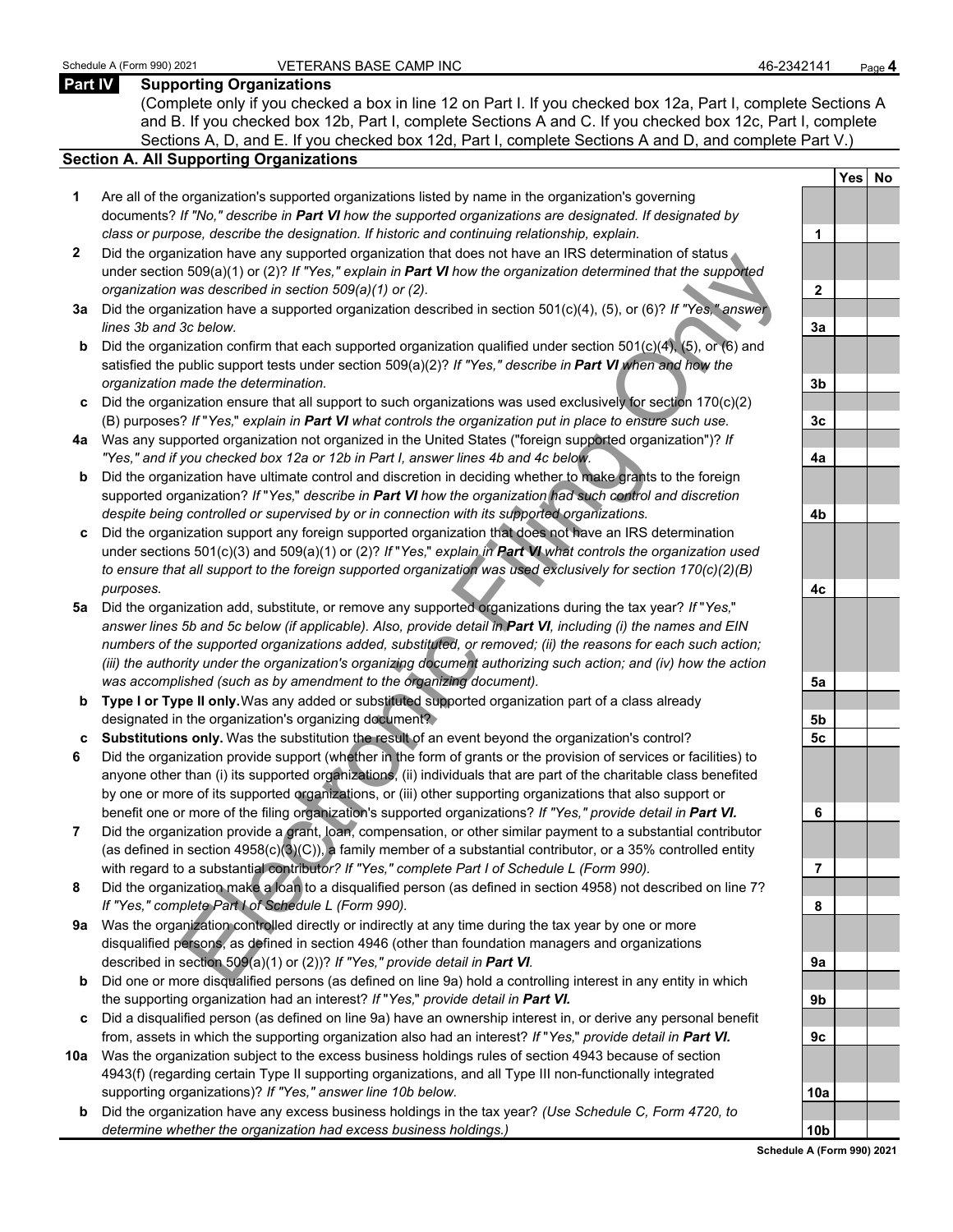|         | Schedule A (Form 990) 2021<br>VETERANS BASE CAMP INC                                                                              | 46-2342141      |            | Page 5 |
|---------|-----------------------------------------------------------------------------------------------------------------------------------|-----------------|------------|--------|
| Part IV | <b>Supporting Organizations (continued)</b>                                                                                       |                 |            |        |
|         |                                                                                                                                   |                 | <b>Yes</b> | No     |
| 11      | Has the organization accepted a gift or contribution from any of the following persons?                                           |                 |            |        |
| a       | A person who directly or indirectly controls, either alone or together with persons described on lines 11b and                    |                 |            |        |
|         | 11c below, the governing body of a supported organization?                                                                        | 11a             |            |        |
| b       | A family member of a person described on line 11a above?                                                                          | 11 <sub>b</sub> |            |        |
| c       | A 35% controlled entity of a person described on line 11a or 11b above? If "Yes" to line 11a, 11b, or 11c, provide                |                 |            |        |
|         | detail in Part VI.                                                                                                                | 11 <sub>c</sub> |            |        |
|         | <b>Section B. Type I Supporting Organizations</b>                                                                                 |                 |            |        |
|         |                                                                                                                                   |                 | Yes        | No     |
| 1       | Did the governing body, members of the governing body, officers acting in their official capacity, or membership of one or        |                 |            |        |
|         | more supported organizations have the power to regularly appoint or elect at least a majority of the organization's officers,     |                 |            |        |
|         | directors, or trustees at all times during the tax year? If "No," describe in Part VI how the supported organization(s)           |                 |            |        |
|         | effectively operated, supervised, or controlled the organization's activities. If the organization had more than one supported    |                 |            |        |
|         | organization, describe how the powers to appoint and/or remove officers, directors, or trustees were allocated among the          |                 |            |        |
|         | supported organizations and what conditions or restrictions, if any, applied to such powers during the tax year.                  | 1               |            |        |
| 2       | Did the organization operate for the benefit of any supported organization other than the supported                               |                 |            |        |
|         | organization(s) that operated, supervised, or controlled the supporting organization? If "Yes," explain in Part                   |                 |            |        |
|         | VI how providing such benefit carried out the purposes of the supported organization(s) that operated,                            |                 |            |        |
|         | supervised, or controlled the supporting organization.                                                                            | 2               |            |        |
|         | <b>Section C. Type II Supporting Organizations</b>                                                                                |                 |            |        |
|         |                                                                                                                                   |                 | <b>Yes</b> | No     |
| 1       | Were a majority of the organization's directors or trustees during the tax year also a majority of the directors                  |                 |            |        |
|         | or trustees of each of the organization's supported organization(s)? If "No," describe in Part VI how control                     |                 |            |        |
|         | or management of the supporting organization was vested in the same persons that controlled or managed                            | 1               |            |        |
|         | the supported organization(s).<br><b>Section D. All Type III Supporting Organizations</b>                                         |                 |            |        |
|         |                                                                                                                                   |                 | <b>Yes</b> | No     |
| 1       | Did the organization provide to each of its supported organizations, by the last day of the fifth month of the                    |                 |            |        |
|         | organization's tax year, (i) a written notice describing the type and amount of support provided during the prior tax             |                 |            |        |
|         | year, (ii) a copy of the Form 990 that was most recently filed as of the date of notification, and (iii) copies of the            |                 |            |        |
|         | organization's governing documents in effect on the date of notification, to the extent not previously provided?                  | 1               |            |        |
| 2       | Were any of the organization's officers, directors, or trustees either (i) appointed or elected by the supported                  |                 |            |        |
|         | organization(s) or (ii) serving on the governing body of a supported organization? If "No," explain in Part VI how                |                 |            |        |
|         | the organization maintained a close and continuous working relationship with the supported organization(s).                       | 2               |            |        |
| 3       | By reason of the relationship described on line 2, above, did the organization's supported organizations have                     |                 |            |        |
|         | a significant voice in the organization's investment policies and in directing the use of the organization's                      |                 |            |        |
|         | income or assets at all times during the tax year? If "Yes," describe in Part VI the role the organization's                      |                 |            |        |
|         | supported organizations played in this regard.                                                                                    | 3               |            |        |
|         | Section E. Type III Functionally Integrated Supporting Organizations                                                              |                 |            |        |
| 1       | Check the box next to the method that the organization used to satisfy the Integral Part Test during the year (see instructions). |                 |            |        |
| а       | The organization satisfied the Activities Test. Complete line 2 below.                                                            |                 |            |        |
|         | The organization is the parent of each of its supported organizations. Complete line 3 below.                                     |                 |            |        |
| b       |                                                                                                                                   |                 |            |        |
| c       | The organization supported a governmental entity. Describe in Part VI how you supported a governmental entity (see instructions). |                 |            |        |
| 2       | Activities Test. Answer lines 2a and 2b below.                                                                                    |                 |            | Yes No |
| а       | Did substantially all of the organization's activities during the tax year directly further the exempt purposes of                |                 |            |        |
|         | the supported organization(s) to which the organization was responsive? If "Yes," then in Part VI identify                        |                 |            |        |
|         | those supported organizations and explain how these activities directly furthered their exempt purposes,                          |                 |            |        |
|         | how the organization was responsive to those supported organizations, and how the organization determined                         |                 |            |        |

#### **Section E. Type III Functionally Integrated Supporting Organizations**

- **a** The organization satisfied the Activities Test. *Complete line 2 below.*
- **b** The organization is the parent of each of its supported organizations. *Complete line 3 below.*
- **c** The organization supported a governmental entity. *Describe in Part VI how you supported a governmental entity (see instructions).*
- **2** Activities Test. *Answer lines 2a and 2b below.* **Yes No**
- **a** Did substantially all of the organization's activities during the tax year directly further the exempt purposes of the supported organization(s) to which the organization was responsive? *If* "*Yes,*" *then in Part VI identify those supported organizations and explain how these activities directly furthered their exempt purposes, how the organization was responsive to those supported organizations, and how the organization determined that these activities constituted substantially all of its activities.* **2a**
- **b** Did the activities described on line 2a, above, constitute activities that, but for the organization's involvement, one or more of the organization's supported organization(s) would have been engaged in? *If "Yes," explain in Part VI the reasons for the organization's position that its supported organization(s) would have engaged in these activities but for the organization's involvement.* **2b**
- **3** Parent of Supported Organizations. *Answer lines 3a and 3b below.*
- **a** Did the organization have the power to regularly appoint or elect a majority of the officers, directors, or trustees of each of the supported organizations? *If "Yes" or "No," provide details in Part VI.* **3a**
- **b** Did the organization exercise a substantial degree of direction over the policies, programs, and activities of each of its supported organizations? *If* "*Yes,*" *describe in Part VI the role played by the organization in this regard.* **3b**

**Schedule A (Form 990) 2021**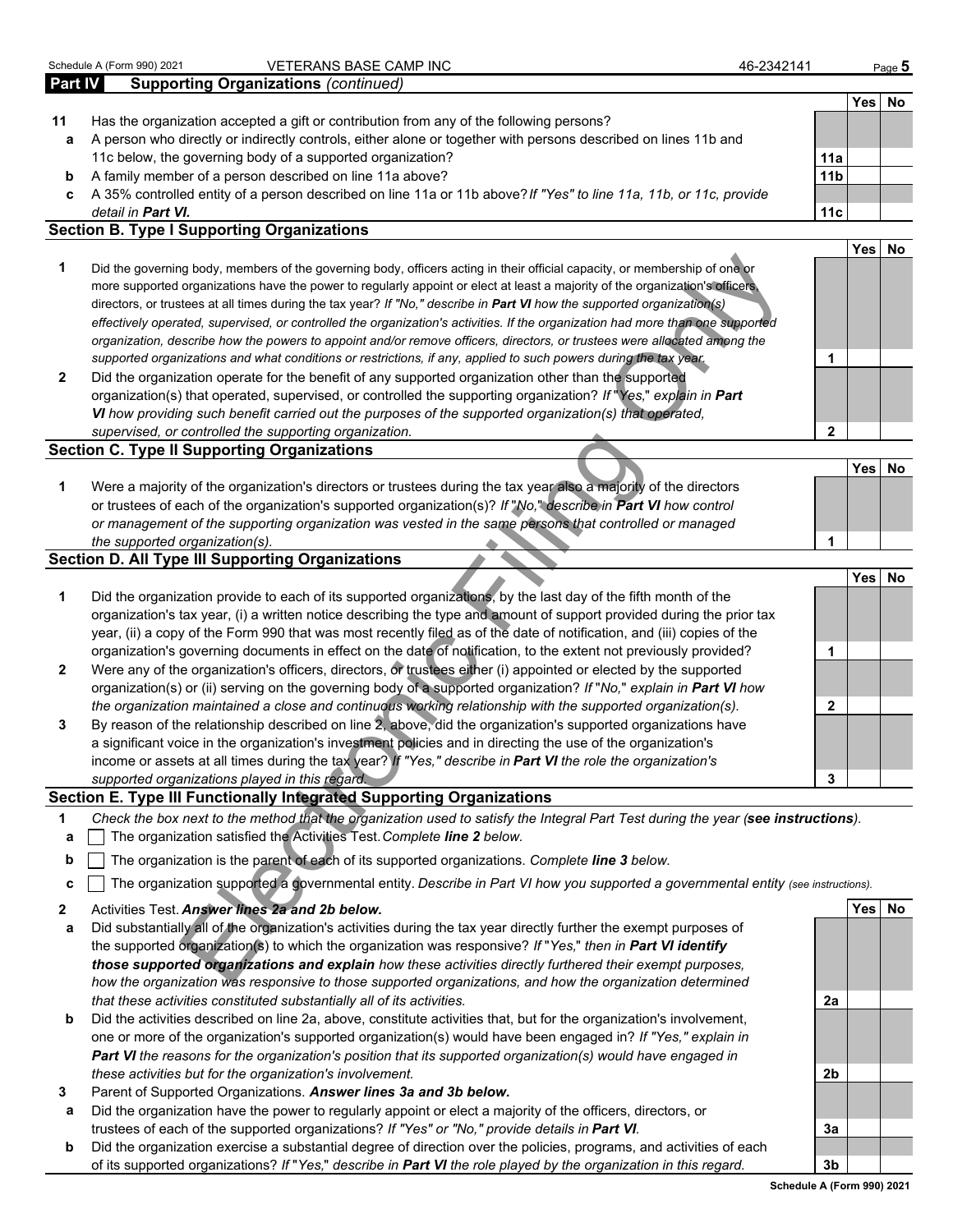| Schedule A (Form 990) 2021<br>VETERANS BASE CAMP INC                                                                                   |                         |                | 46-2342141<br>Page 6           |
|----------------------------------------------------------------------------------------------------------------------------------------|-------------------------|----------------|--------------------------------|
| Part V<br>Type III Non-Functionally Integrated 509(a)(3) Supporting Organizations                                                      |                         |                |                                |
| Check here if the organization satisfied the Integral Part Test as a qualifying trust on Nov. 20, 1970 (explain in Part VI). See<br>1  |                         |                |                                |
| instructions. All other Type III non-functionally integrated supporting organizations must complete Sections A through E.              |                         |                |                                |
| <b>Section A - Adjusted Net Income</b>                                                                                                 |                         | (A) Prior Year | (B) Current Year<br>(optional) |
| 1 Net short-term capital gain                                                                                                          | 1                       |                |                                |
| 2 Recoveries of prior-year distributions                                                                                               | $\mathbf 2$             |                |                                |
| 3 Other gross income (see instructions)                                                                                                | 3                       |                |                                |
| 4 Add lines 1 through 3.                                                                                                               | 4                       | 0              | 0                              |
| 5 Depreciation and depletion                                                                                                           | 5                       |                |                                |
| 6 Portion of operating expenses paid or incurred for production or collection of                                                       |                         |                |                                |
| gross income or for management, conservation, or maintenance of property                                                               |                         |                |                                |
| held for production of income (see instructions)                                                                                       | 6                       |                |                                |
| 7 Other expenses (see instructions)                                                                                                    | $\overline{7}$          |                |                                |
| 8 Adjusted Net Income (subtract lines 5, 6, and 7 from line 4)                                                                         | 8                       | 0              | 0                              |
| <b>Section B - Minimum Asset Amount</b>                                                                                                |                         | (A) Prior Year | (B) Current Year<br>(optional) |
| 1 Aggregate fair market value of all non-exempt-use assets (see                                                                        |                         |                |                                |
| instructions for short tax year or assets held for part of year):                                                                      |                         |                |                                |
| a Average monthly value of securities                                                                                                  | <u>1a</u>               |                |                                |
| <b>b</b> Average monthly cash balances                                                                                                 | 1 <sub>b</sub>          |                |                                |
| c Fair market value of other non-exempt-use assets                                                                                     | <sup>1</sup> c          |                |                                |
| d Total (add lines 1a, 1b, and 1c)                                                                                                     | 1d                      | 0              | 0                              |
| e Discount claimed for blockage or other factors                                                                                       |                         |                |                                |
| (explain in detail in <b>Part VI</b> ):                                                                                                |                         |                |                                |
| 2 Acquisition indebtedness applicable to non-exempt-use assets                                                                         | $\mathbf 2$             |                |                                |
| 3 Subtract line 2 from line 1d.                                                                                                        | 3                       | 0              | 0                              |
| 4 Cash deemed held for exempt use. Enter 0.015 of line 3 (for greater amount,                                                          |                         |                |                                |
| see instructions).                                                                                                                     | 4                       | 0              | 0                              |
| 5 Net value of non-exempt-use assets (subtract line 4 from line 3)                                                                     | $\overline{\mathbf{5}}$ | 0              | 0                              |
| 6 Multiply line 5 by 0.035.                                                                                                            | 6                       | 0              | 0                              |
| 7 Recoveries of prior-year distributions                                                                                               | $\overline{7}$          | 0              | 0                              |
| 8 Minimum Asset Amount (add line 7 to line 6)                                                                                          | 8                       | 0              | 0                              |
| <b>Section C - Distributable Amount</b>                                                                                                |                         |                | <b>Current Year</b>            |
| 1 Adjusted net income for prior year (from Section A, line 8, column A)                                                                | 1                       |                | 0                              |
| <b>2</b> Enter 0.85 of line 1.                                                                                                         | $\mathbf{2}$            |                | 0                              |
| 3 Minimum asset amount for prior year (from Section B, line 8, column A)                                                               | 3                       |                | 0                              |
| 4 Enter greater of line 2 or line 3.                                                                                                   | 4                       |                | 0                              |
| 5 Income tax imposed in prior year                                                                                                     | 5                       |                |                                |
| 6 Distributable Amount. Subtract line 5 from line 4, unless subject to                                                                 |                         |                |                                |
| emergency temporary reduction (see instructions).                                                                                      | 6                       |                | 0                              |
| Check here if the current year is the organization's first as a non-functionally integrated Type III supporting organization (see<br>7 |                         |                |                                |
| instructions).                                                                                                                         |                         |                |                                |
|                                                                                                                                        |                         |                | Schedule A (Form 990) 2021     |
|                                                                                                                                        |                         |                |                                |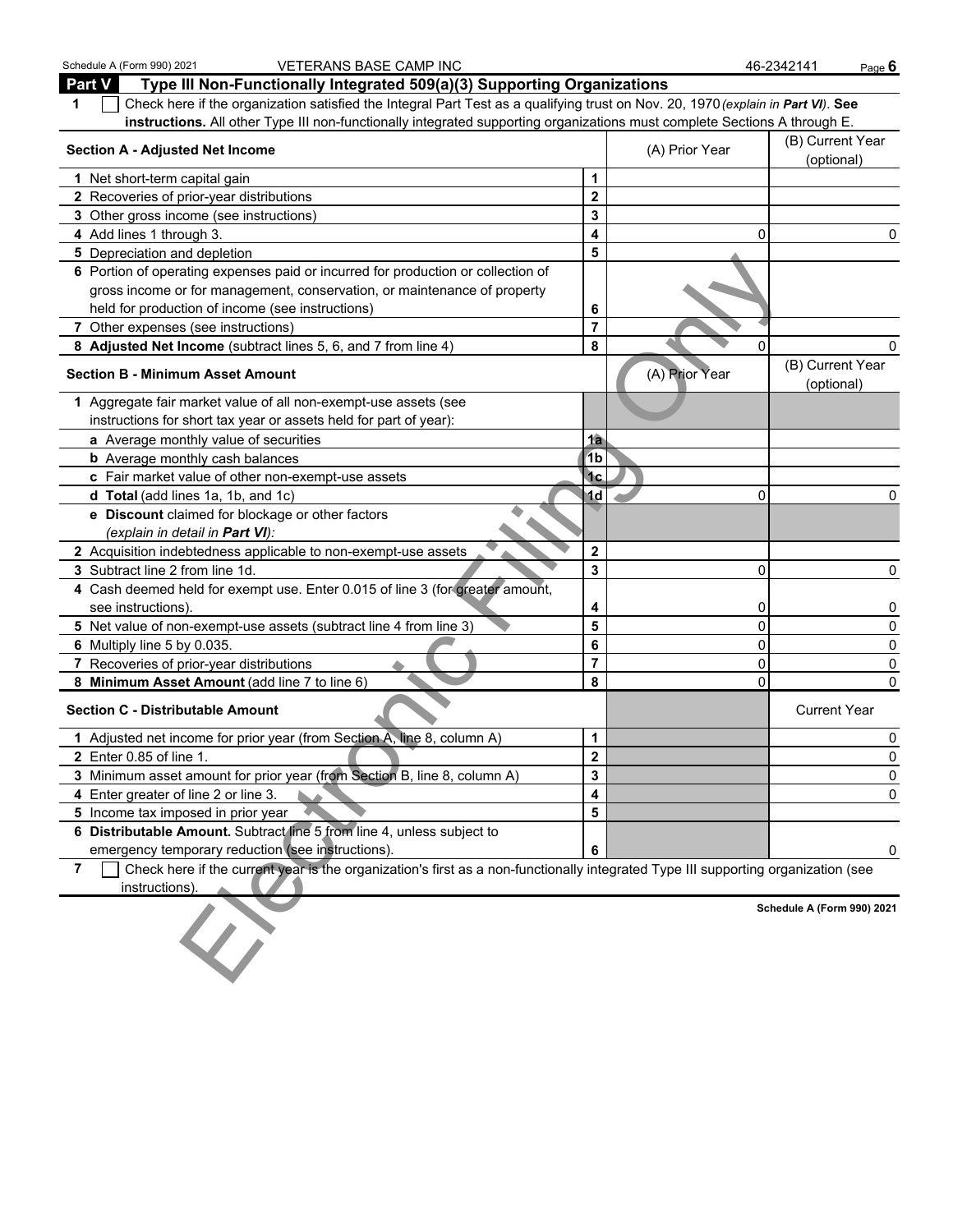|                | Schedule A (Form 990) 2021<br><b>VETERANS BASE CAMP INC</b>                                |                                             |                                                            | 46-2342141<br>Page 7                             |  |
|----------------|--------------------------------------------------------------------------------------------|---------------------------------------------|------------------------------------------------------------|--------------------------------------------------|--|
| <b>Part V</b>  | Type III Non-Functionally Integrated 509(a)(3) Supporting Organizations (continued)        |                                             |                                                            |                                                  |  |
|                | <b>Section D - Distributions</b>                                                           |                                             |                                                            | <b>Current Year</b>                              |  |
| 1              | Amounts paid to supported organizations to accomplish exempt purposes                      |                                             | 1                                                          |                                                  |  |
|                | 2 Amounts paid to perform activity that directly furthers exempt purposes of supported     |                                             |                                                            |                                                  |  |
|                | organizations, in excess of income from activity                                           |                                             | $\mathbf{2}$                                               |                                                  |  |
|                | 3 Administrative expenses paid to accomplish exempt purposes of supported organizations    |                                             | 3                                                          |                                                  |  |
|                | 4 Amounts paid to acquire exempt-use assets                                                |                                             | $\overline{\mathbf{4}}$                                    |                                                  |  |
| 5.             | Qualified set-aside amounts (prior IRS approval required-provide details in Part VI)       |                                             | 5                                                          |                                                  |  |
| 6              | Other distributions (describe in Part VI). See instructions.                               |                                             | 6                                                          |                                                  |  |
| 7              | Total annual distributions. Add lines 1 through 6.                                         |                                             |                                                            |                                                  |  |
| 8              | Distributions to attentive supported organizations to which the organization is responsive |                                             |                                                            |                                                  |  |
|                | (provide details in Part VI). See instructions.                                            |                                             | $\overline{8}$                                             |                                                  |  |
| 9              | Distributable amount for 2021 from Section C, line 6                                       |                                             | -9                                                         |                                                  |  |
| 10             | Line 8 amount divided by line 9 amount                                                     |                                             | 10                                                         | 0.000                                            |  |
|                | Section E - Distribution Allocations (see instructions)                                    | $\mathbf{I}$<br><b>Excess Distributions</b> | $(\overline{11})$<br><b>Underdistributions</b><br>Pre-2021 | (iii)<br><b>Distributable</b><br>Amount for 2021 |  |
| 1.             | Distributable amount for 2021 from Section C, line 6                                       |                                             |                                                            | <sup>0</sup>                                     |  |
| $\mathbf{2}$   | Underdistributions, if any, for years prior to 2021                                        |                                             |                                                            |                                                  |  |
|                | (reasonable cause required-explain in Part VI). See<br>instructions.                       |                                             |                                                            |                                                  |  |
| 3              | Excess distributions carryover, if any, to 2021                                            |                                             |                                                            |                                                  |  |
| a              | From 2016 <u>.</u><br>$\Omega$                                                             |                                             |                                                            |                                                  |  |
| b              | $\Omega$<br>From 2017.                                                                     |                                             |                                                            |                                                  |  |
| c              | $\Omega$<br>From 2018. $\ldots$ $\ldots$ $\ldots$                                          |                                             |                                                            |                                                  |  |
| d              | $\Omega$<br>From 2019. <u>.</u>                                                            |                                             |                                                            |                                                  |  |
| е              | From 2020                                                                                  |                                             |                                                            |                                                  |  |
|                | f Total of lines 3a through 3e                                                             | $\Omega$                                    |                                                            |                                                  |  |
|                | g Applied to underdistributions of prior years                                             |                                             | O                                                          |                                                  |  |
|                | h Applied to 2021 distributable amount                                                     |                                             |                                                            |                                                  |  |
|                | Carryover from 2016 not applied (see instructions)                                         |                                             |                                                            |                                                  |  |
|                | Remainder. Subtract lines 3g, 3h, and 3i from line 3f.                                     | $\Omega$                                    |                                                            |                                                  |  |
| 4              | Distributions for 2021 from<br>Section D, line 7:<br>$\Omega$<br>S                         |                                             |                                                            |                                                  |  |
|                | <b>a</b> Applied to underdistributions of prior years                                      |                                             | 0                                                          |                                                  |  |
|                | <b>b</b> Applied to 2021 distributable amount                                              |                                             |                                                            |                                                  |  |
| C              | Remainder. Subtract lines 4a and 4b from line 4.                                           | $\Omega$                                    |                                                            |                                                  |  |
| 5              | Remaining underdistributions for years prior to 2021, if                                   |                                             |                                                            |                                                  |  |
|                | any. Subtract lines 3g and 4a from line 2. For result                                      |                                             |                                                            |                                                  |  |
|                | greater than zero, explain in Part VI. See instructions.                                   |                                             |                                                            |                                                  |  |
| 6              | Remaining underdistributions for 2021. Subtract lines 3h                                   |                                             |                                                            |                                                  |  |
|                | and 4b from line 1. For result greater than zero, explain                                  |                                             |                                                            |                                                  |  |
|                | in Part VI. See instructions.                                                              |                                             |                                                            | U                                                |  |
| $\overline{7}$ | Excess distributions carryover to 2022. Add lines 3j<br>and 4c.                            | 0                                           |                                                            |                                                  |  |
| 8              | Breakdown of line 7:                                                                       |                                             |                                                            |                                                  |  |
| a              | Excess from 2017.<br>$\Omega$                                                              |                                             |                                                            |                                                  |  |
| b              | $\Omega$<br>Excess from 2018                                                               |                                             |                                                            |                                                  |  |
| C              | $\Omega$<br>Excess from $2019.$                                                            |                                             |                                                            |                                                  |  |
| d              | $\Omega$<br>Excess from 2020.                                                              |                                             |                                                            |                                                  |  |
|                | $\Omega$<br>e Excess from 2021.                                                            |                                             |                                                            |                                                  |  |
|                |                                                                                            |                                             |                                                            | Schodule A (Form 000) 2024                       |  |

**Schedule A (Form 990) 2021**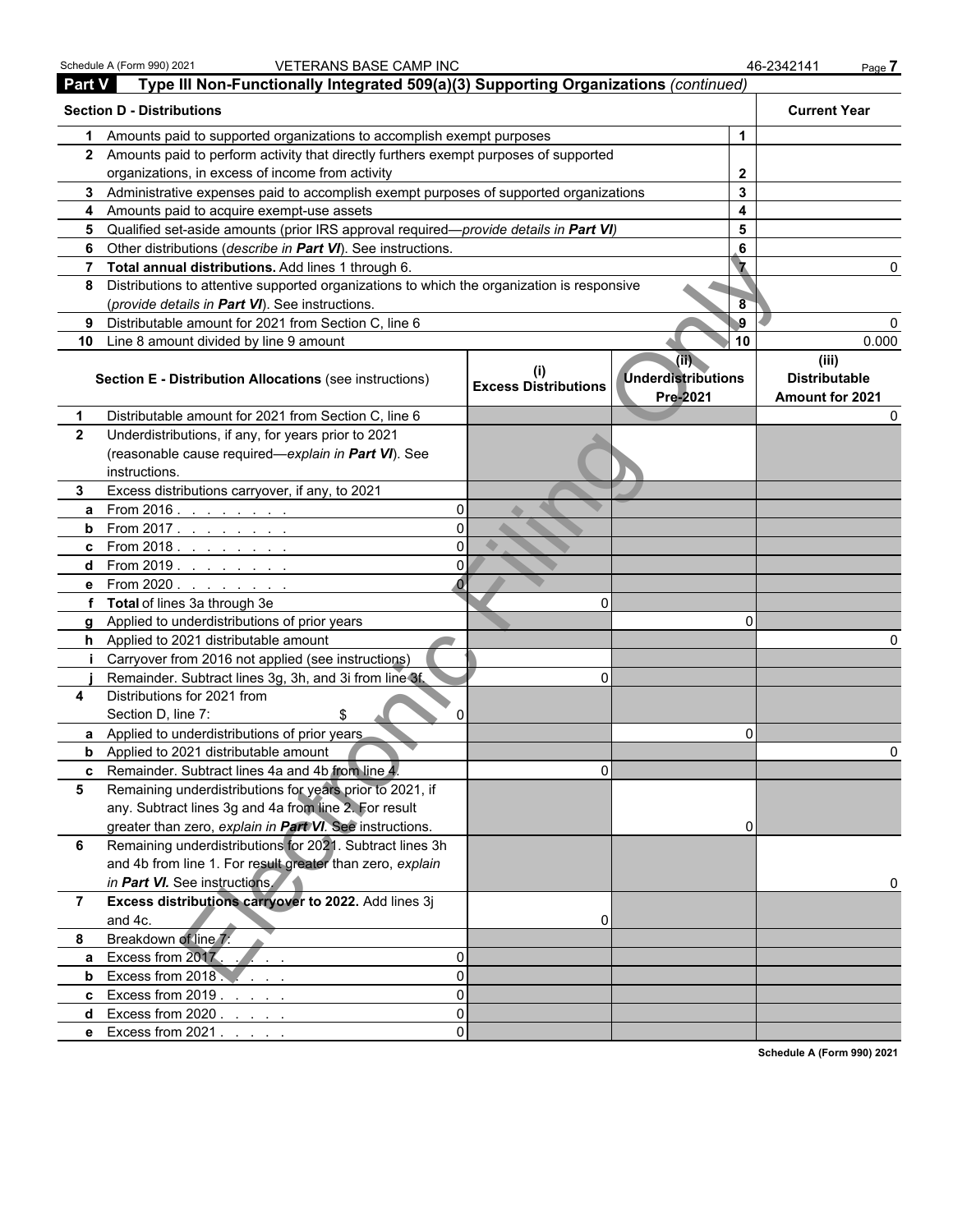| Schedule A (Form 990) 2021 | VETERANS BASE CAMP INC                                                                                                                                                                                                                                                                                                                                                                                                                                                                    | 46-2342141 | Page 8 |
|----------------------------|-------------------------------------------------------------------------------------------------------------------------------------------------------------------------------------------------------------------------------------------------------------------------------------------------------------------------------------------------------------------------------------------------------------------------------------------------------------------------------------------|------------|--------|
| <b>Part VI</b>             | Supplemental Information. Provide the explanations required by Part II, line 10; Part II, line 17a or 17b; Part<br>III, line 12; Part IV, Section A, lines 1, 2, 3b, 3c, 4b, 4c, 5a, 6, 9a, 9b, 9c, 11a, 11b, and 11c; Part IV, Section<br>B, lines 1 and 2; Part IV, Section C, line 1; Part IV, Section D, lines 2 and 3; Part IV, Section E, lines 1c, 2a, 2b,<br>3a, and 3b; Part V, line 1; Part V, Section B, line 1e; Part V, Section D, lines 5, 6, and 8; and Part V, Section E, |            |        |
|                            | lines 2, 5, and 6. Also complete this part for any additional information. (See instructions.)                                                                                                                                                                                                                                                                                                                                                                                            |            |        |
|                            |                                                                                                                                                                                                                                                                                                                                                                                                                                                                                           |            |        |
|                            |                                                                                                                                                                                                                                                                                                                                                                                                                                                                                           |            |        |
|                            |                                                                                                                                                                                                                                                                                                                                                                                                                                                                                           |            |        |
|                            |                                                                                                                                                                                                                                                                                                                                                                                                                                                                                           |            |        |
|                            |                                                                                                                                                                                                                                                                                                                                                                                                                                                                                           |            |        |
|                            |                                                                                                                                                                                                                                                                                                                                                                                                                                                                                           |            |        |
|                            |                                                                                                                                                                                                                                                                                                                                                                                                                                                                                           |            |        |
|                            |                                                                                                                                                                                                                                                                                                                                                                                                                                                                                           |            |        |
|                            |                                                                                                                                                                                                                                                                                                                                                                                                                                                                                           |            |        |
|                            |                                                                                                                                                                                                                                                                                                                                                                                                                                                                                           |            |        |
|                            |                                                                                                                                                                                                                                                                                                                                                                                                                                                                                           |            |        |
|                            |                                                                                                                                                                                                                                                                                                                                                                                                                                                                                           |            |        |
|                            |                                                                                                                                                                                                                                                                                                                                                                                                                                                                                           |            |        |
|                            |                                                                                                                                                                                                                                                                                                                                                                                                                                                                                           |            |        |
|                            |                                                                                                                                                                                                                                                                                                                                                                                                                                                                                           |            |        |
|                            |                                                                                                                                                                                                                                                                                                                                                                                                                                                                                           |            |        |
|                            |                                                                                                                                                                                                                                                                                                                                                                                                                                                                                           |            |        |
|                            |                                                                                                                                                                                                                                                                                                                                                                                                                                                                                           |            |        |
|                            |                                                                                                                                                                                                                                                                                                                                                                                                                                                                                           |            |        |
|                            |                                                                                                                                                                                                                                                                                                                                                                                                                                                                                           |            |        |
|                            |                                                                                                                                                                                                                                                                                                                                                                                                                                                                                           |            |        |
|                            |                                                                                                                                                                                                                                                                                                                                                                                                                                                                                           |            |        |
|                            |                                                                                                                                                                                                                                                                                                                                                                                                                                                                                           |            |        |
|                            |                                                                                                                                                                                                                                                                                                                                                                                                                                                                                           |            |        |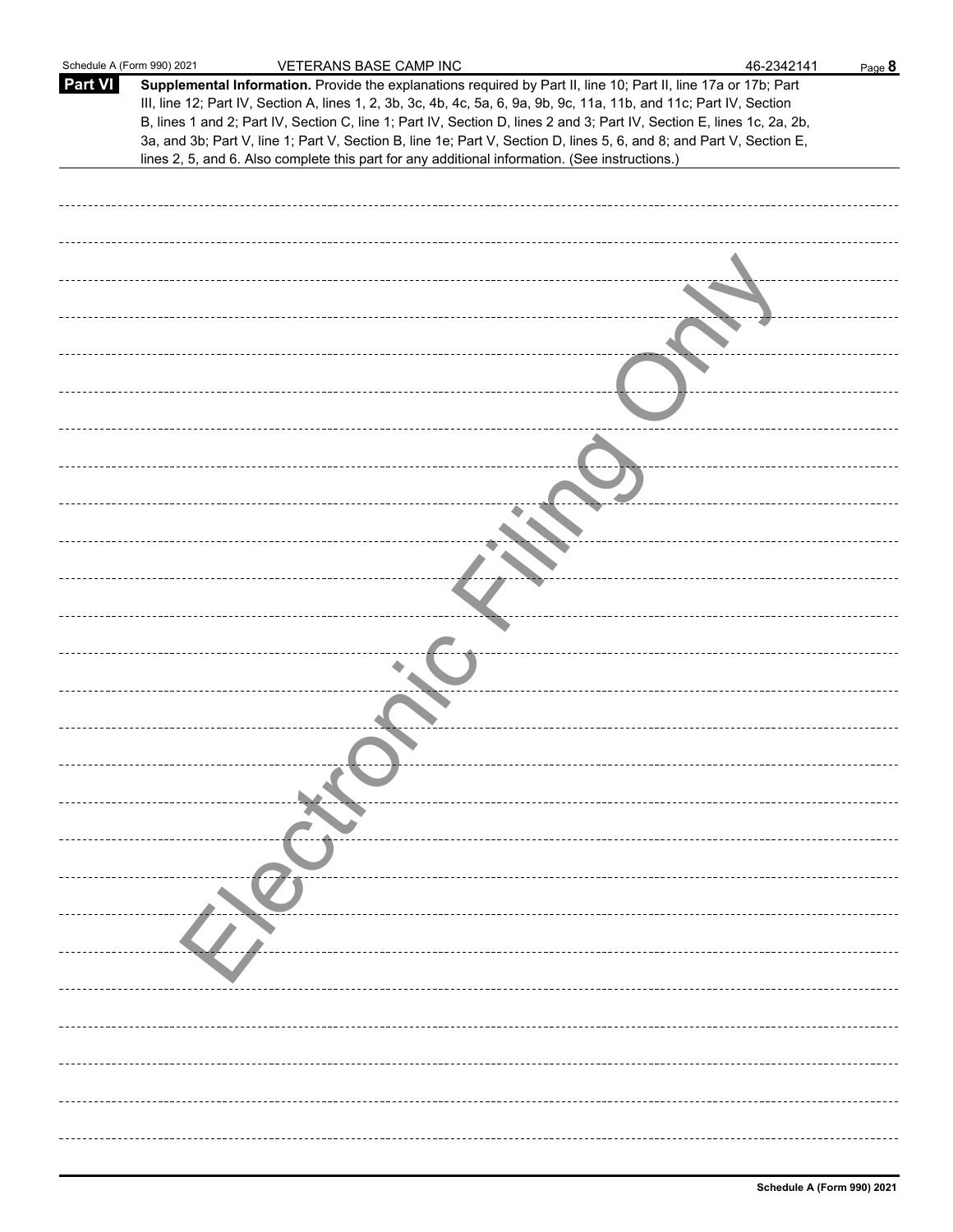| <b>SCHEDULE O</b> |  |
|-------------------|--|
| (Form 990)        |  |

### **Supplemental Information to Form 990 or 990-EZ** OMB No. 1545-0047

**(Form 990) Complete to provide information for responses to specific questions on Form 990 or 990-EZ or to provide any additional information. 2021** ▶ Attach to Form 990 or Form 990-EZ. **Open to Public** 

| Department of the Treasury                           | ▶ Attach to Form 990 or Form 990-EZ.                                                       |                                       | <b>Open to Public</b> |
|------------------------------------------------------|--------------------------------------------------------------------------------------------|---------------------------------------|-----------------------|
| Internal Revenue Service<br>Name of the organization | Go to www.irs.gov/Form990 for the latest information.                                      | <b>Employer identification number</b> | Inspection            |
| VETERANS BASE CAMP INC                               |                                                                                            | 46-2342141                            |                       |
|                                                      |                                                                                            |                                       |                       |
|                                                      | Form 990-EZ, Part I, Line 16, Other Expenses: INSURANCE: 21,718                            |                                       |                       |
|                                                      |                                                                                            |                                       |                       |
|                                                      | Form 990-EZ, Part I, Line 16, Other Expenses: SECURITY: 1,312                              |                                       |                       |
|                                                      | Form 990-EZ, Part I, Line 16, Other Expenses: STATE FILING FEES: 100                       |                                       |                       |
|                                                      |                                                                                            |                                       |                       |
|                                                      | Form 990-EZ, Part I, Line 16, Other Expenses: TRAVEL: 4,861                                |                                       |                       |
|                                                      |                                                                                            |                                       |                       |
|                                                      | Form 990-EZ, Part I, Line 16, Other Expenses: PROGRAM EXPENSES: 5,889                      |                                       |                       |
|                                                      | Form 990-EZ, Part I, Line 16, Other Expenses: SUPPLIES: 1,772                              |                                       |                       |
|                                                      |                                                                                            |                                       |                       |
|                                                      | Form 990-EZ, Part I, Line 20, Net Assets: BEGINNING CASH BALANCE CORRECTION: 2,877         |                                       |                       |
|                                                      | Form 990-EZ, Part II, Line 26, Liabilities: SECURITY DEPOSIT: Beginning of year: 0, End of |                                       |                       |
|                                                      |                                                                                            |                                       |                       |
| year: 4,250                                          |                                                                                            |                                       |                       |
|                                                      |                                                                                            |                                       |                       |
|                                                      |                                                                                            |                                       |                       |
|                                                      |                                                                                            |                                       |                       |
|                                                      |                                                                                            |                                       |                       |
|                                                      |                                                                                            |                                       |                       |
|                                                      |                                                                                            |                                       |                       |
|                                                      |                                                                                            |                                       |                       |
|                                                      |                                                                                            |                                       |                       |
|                                                      |                                                                                            |                                       |                       |
|                                                      |                                                                                            |                                       |                       |
|                                                      |                                                                                            |                                       |                       |
|                                                      |                                                                                            |                                       |                       |
|                                                      |                                                                                            |                                       |                       |
|                                                      |                                                                                            |                                       |                       |
|                                                      |                                                                                            |                                       |                       |
|                                                      |                                                                                            |                                       |                       |
|                                                      |                                                                                            |                                       |                       |
|                                                      |                                                                                            |                                       |                       |
|                                                      |                                                                                            |                                       |                       |
|                                                      |                                                                                            |                                       |                       |
|                                                      |                                                                                            |                                       |                       |
|                                                      |                                                                                            |                                       |                       |
|                                                      |                                                                                            |                                       |                       |
|                                                      |                                                                                            |                                       |                       |
|                                                      |                                                                                            |                                       |                       |